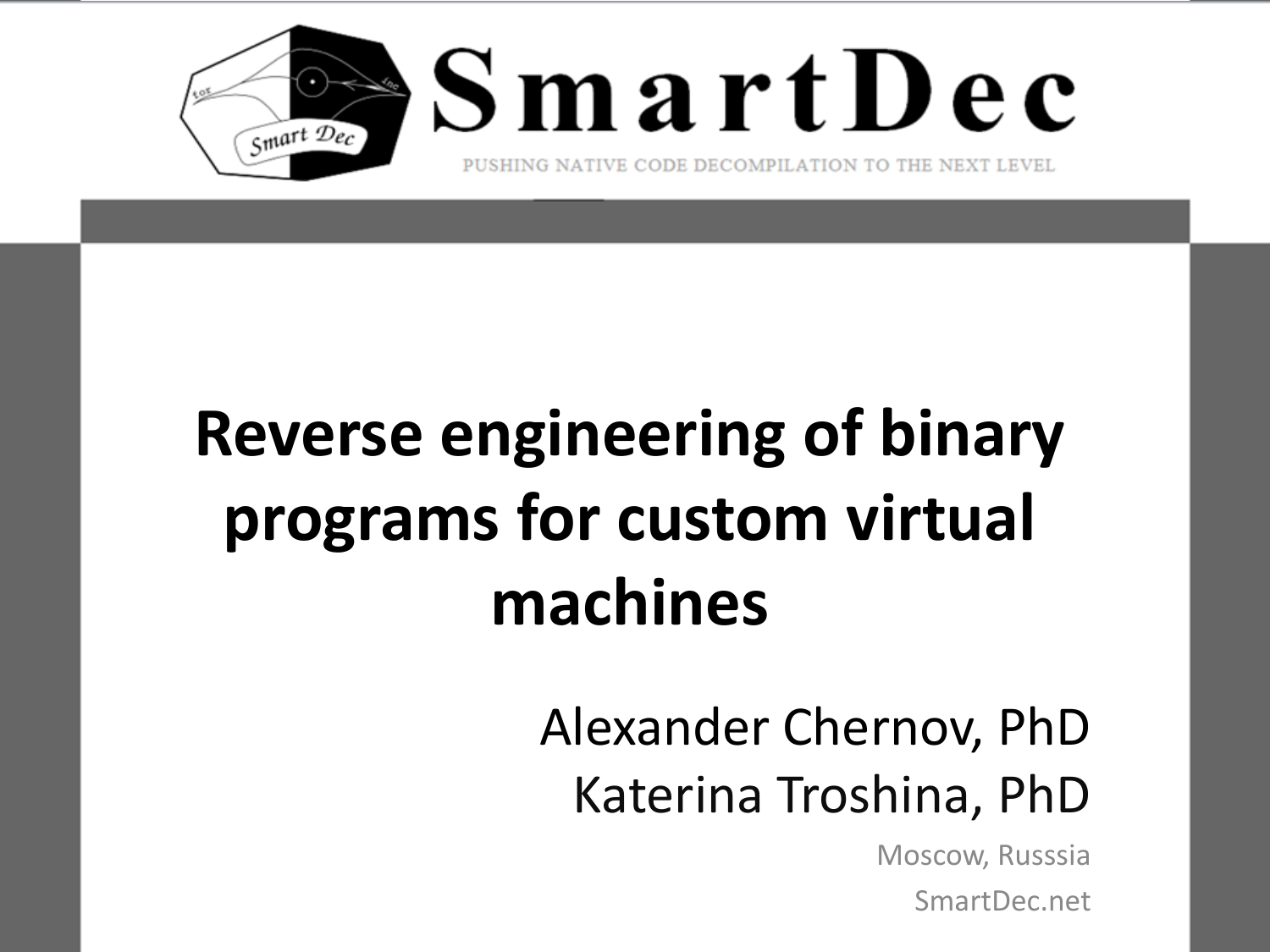

#### About us

- SmartDec decompiler
- Academic background
- Defended Ph.D.



• Industry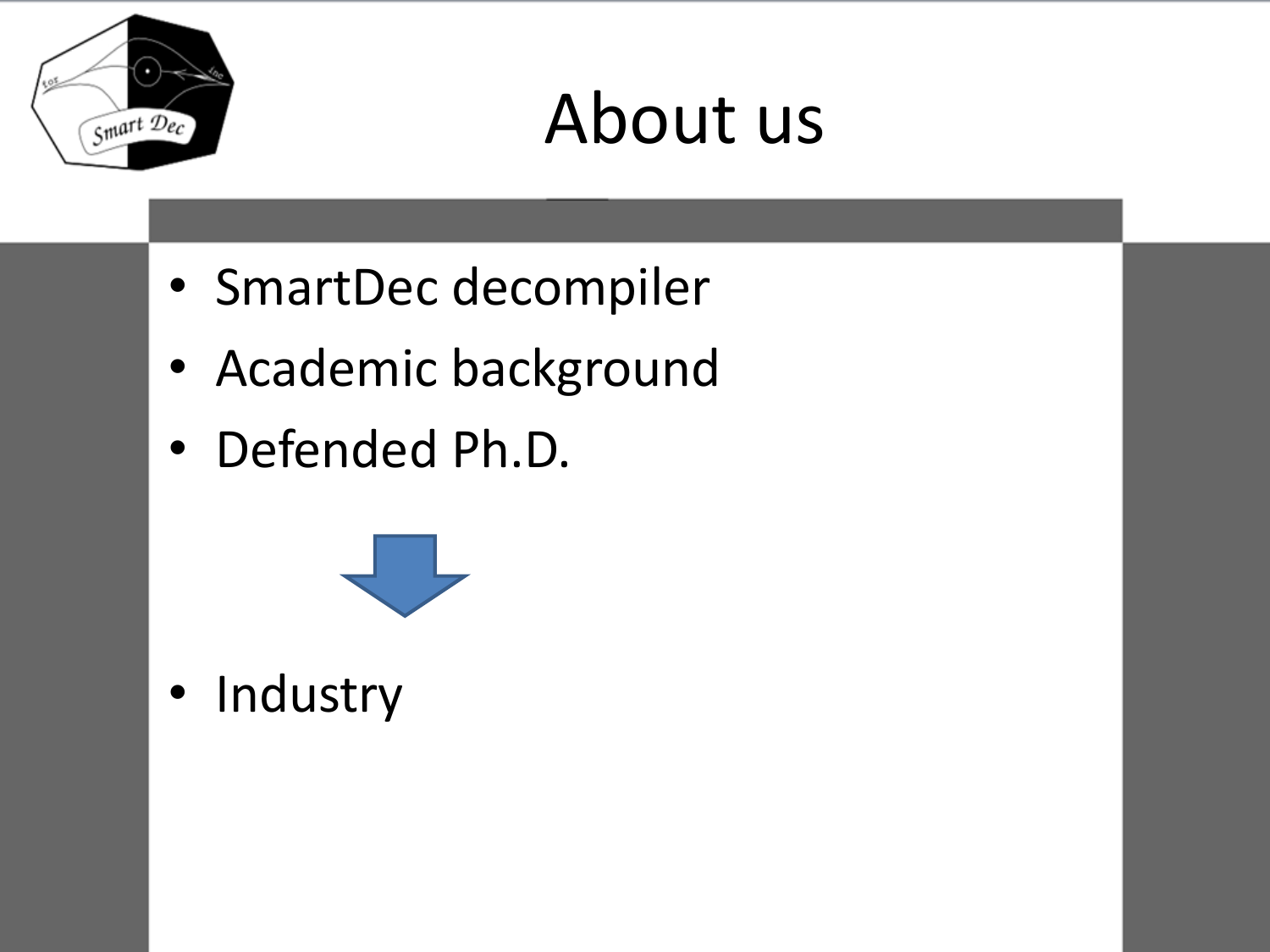

#### Once upon a time…

• In a country far far away…

- Reverse engineering of binary code
	- No datasheet
	- Very poor documentation



**High-level representation for engineers**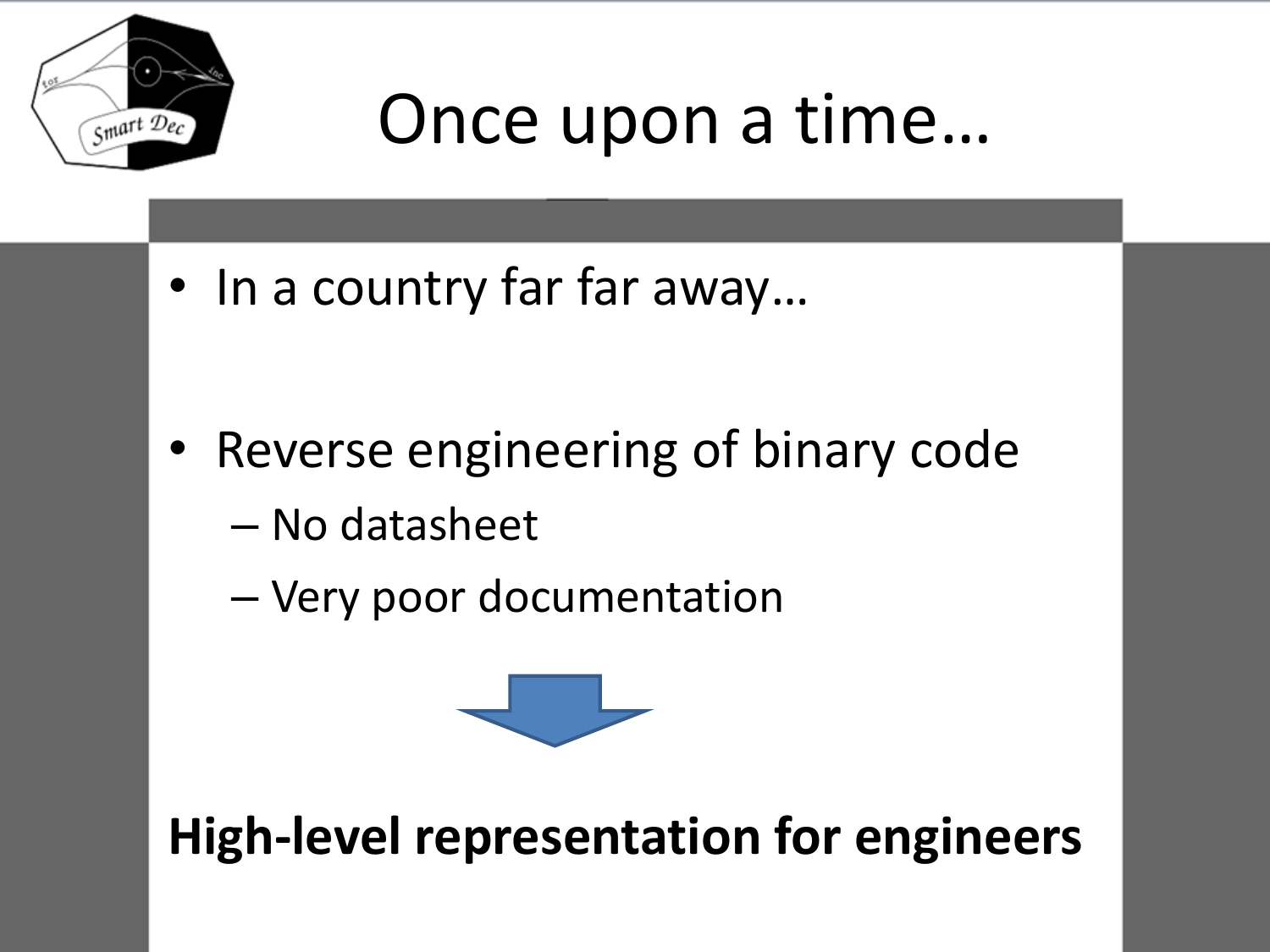

#### Once upon a time…

#### **High-level representation for engineers**

- Call graph
- Flow-chart
- C code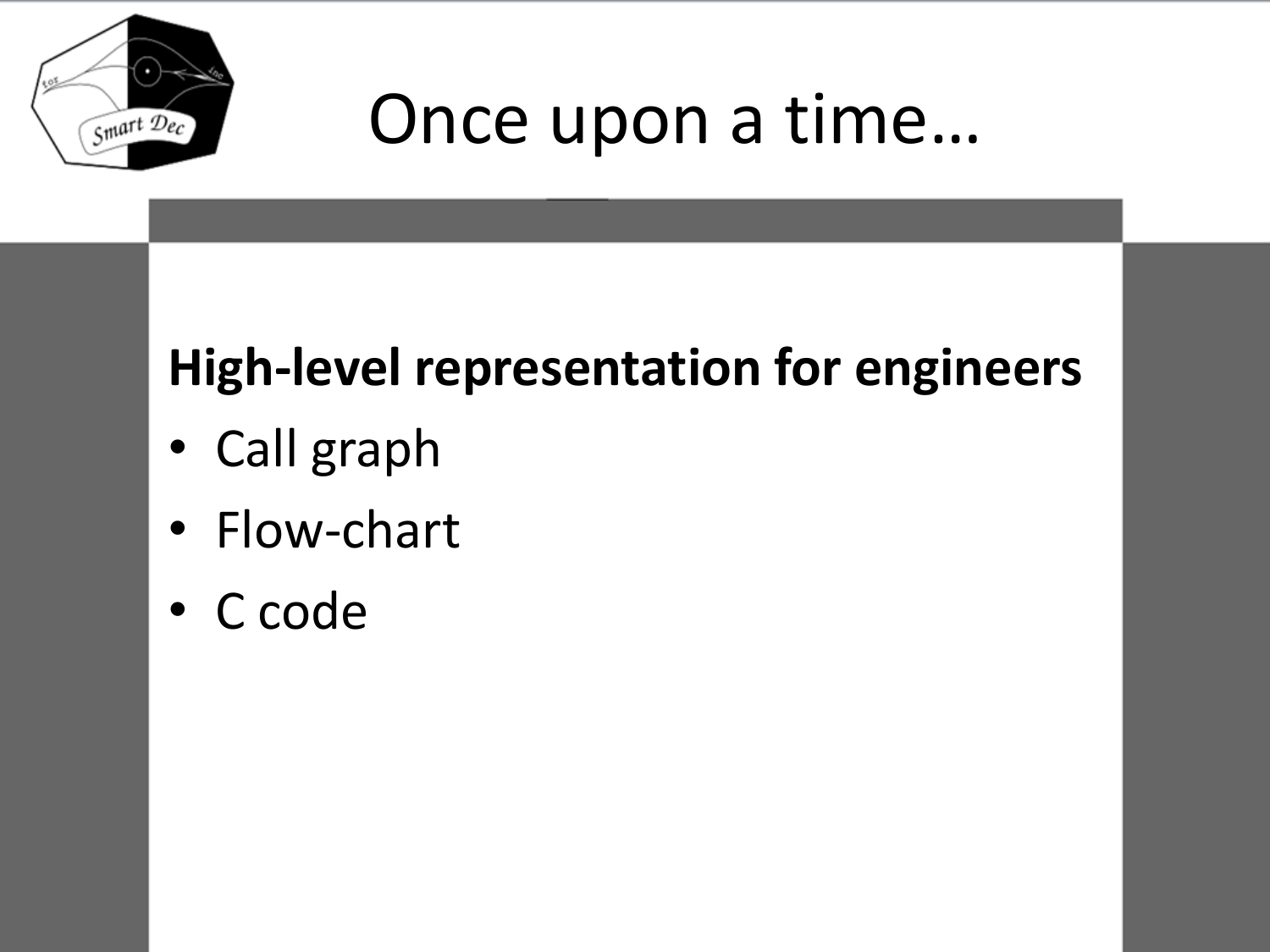

# Approaches to the analysis

- First thought: to search the code and data for clues about processor type
- To try different disassemblers and check if the disassembled listing looks like a program
	- IDA Pro supports above 100 "popular" processors (no luck)
	- Download and try disassemblers for other processors (no luck)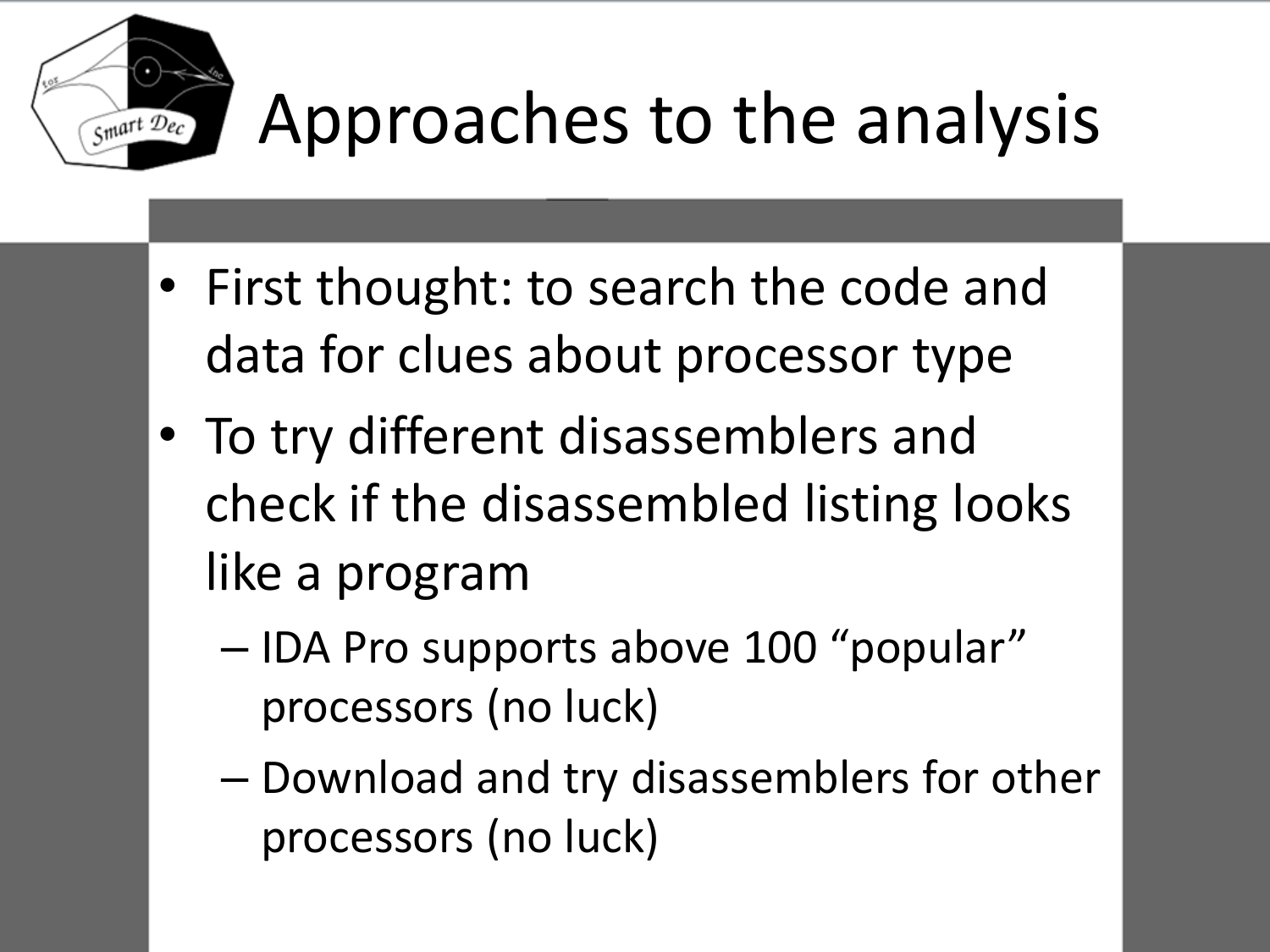

# Approaches to the analysis

- Fallback: to try to go as far as possible in binary analysis collecting information about processor
- Initial information:
	- Rough separation of code and data (based on pieces of documentation and "look" of data)
	- Enough code for statistics to be meaningful (some 30 KiB )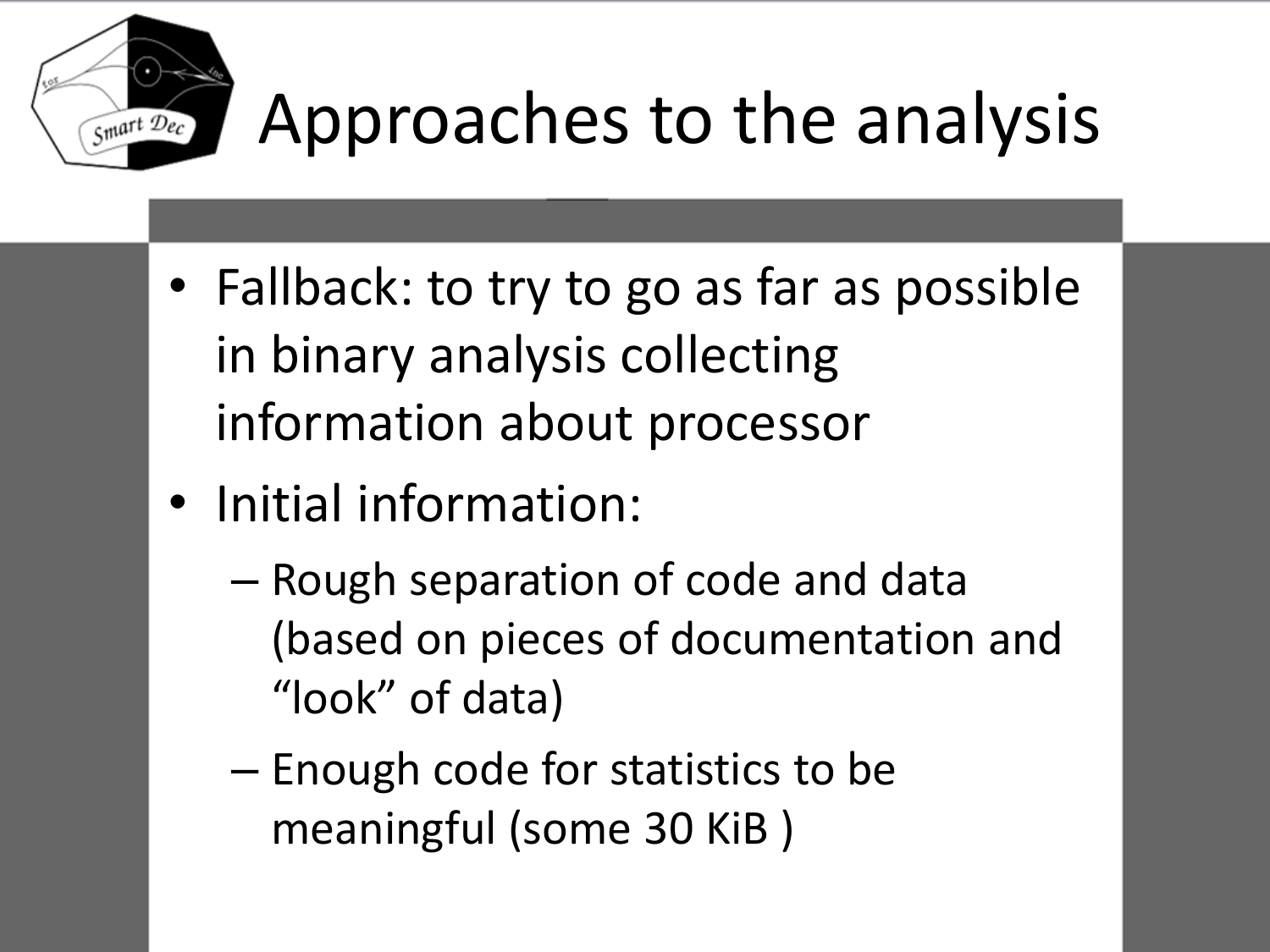

## Search space

- Architecture search space:
	- Word byte order: LE, BE
	- Instruction encoding: byte stream/WORD stream/DWORD stream…
	- Code/data address space: uniform (von Neumann), separate (Harvard)
	- Code addressing: byte, WORD, …
	- Register based, stack based

```
[WORD – 2 bytes, DWORD – 4 bytes]
```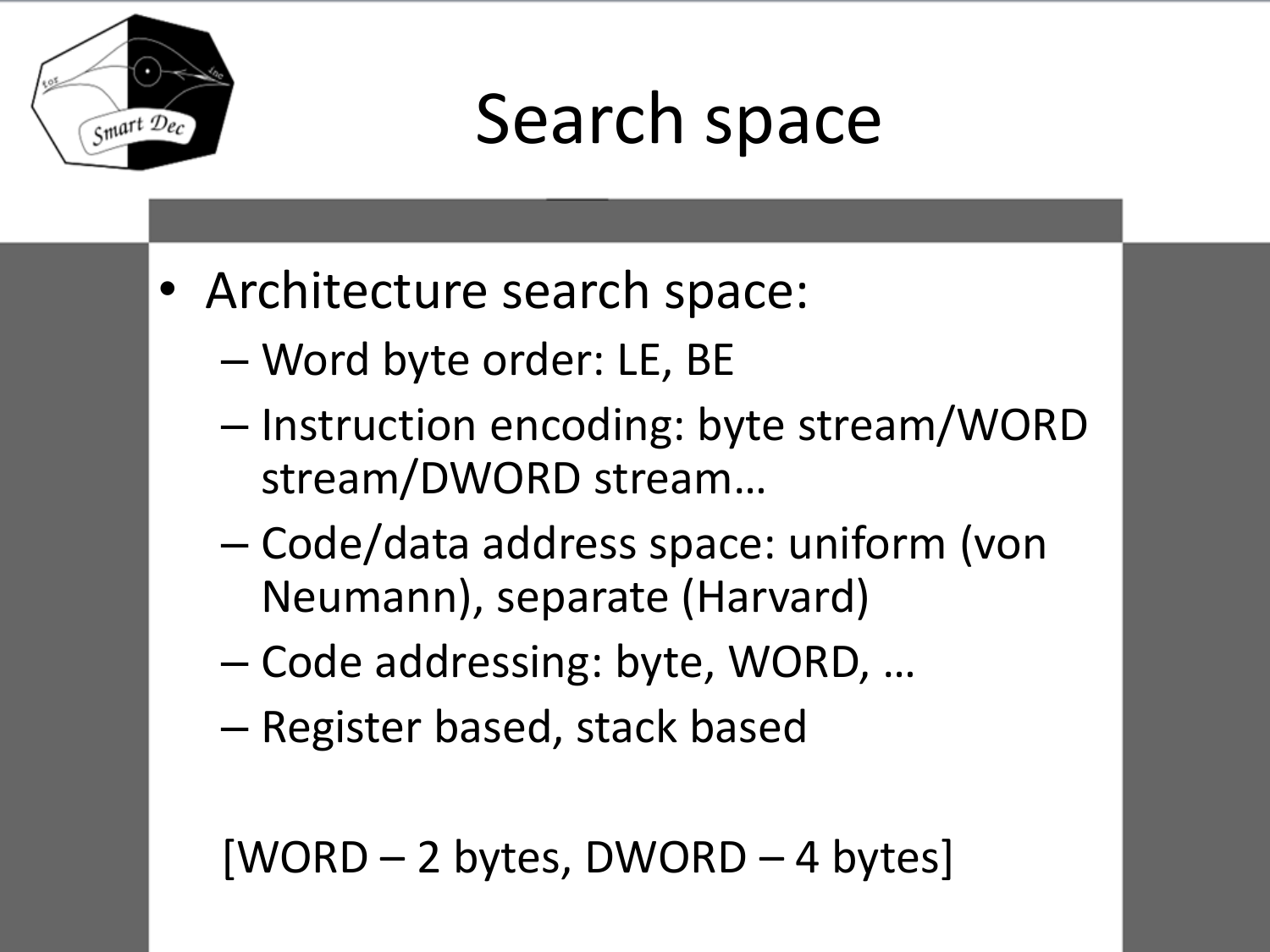

# RET instruction

- Possible instruction encoding: fixedwidth WORD
- Expected "Return from subroutine" (RET) instruction properties:
	- RET instruction has a single fixed opcode and no arguments
	- RET instruction opcode is statistically among the most frequent 16-bit values in code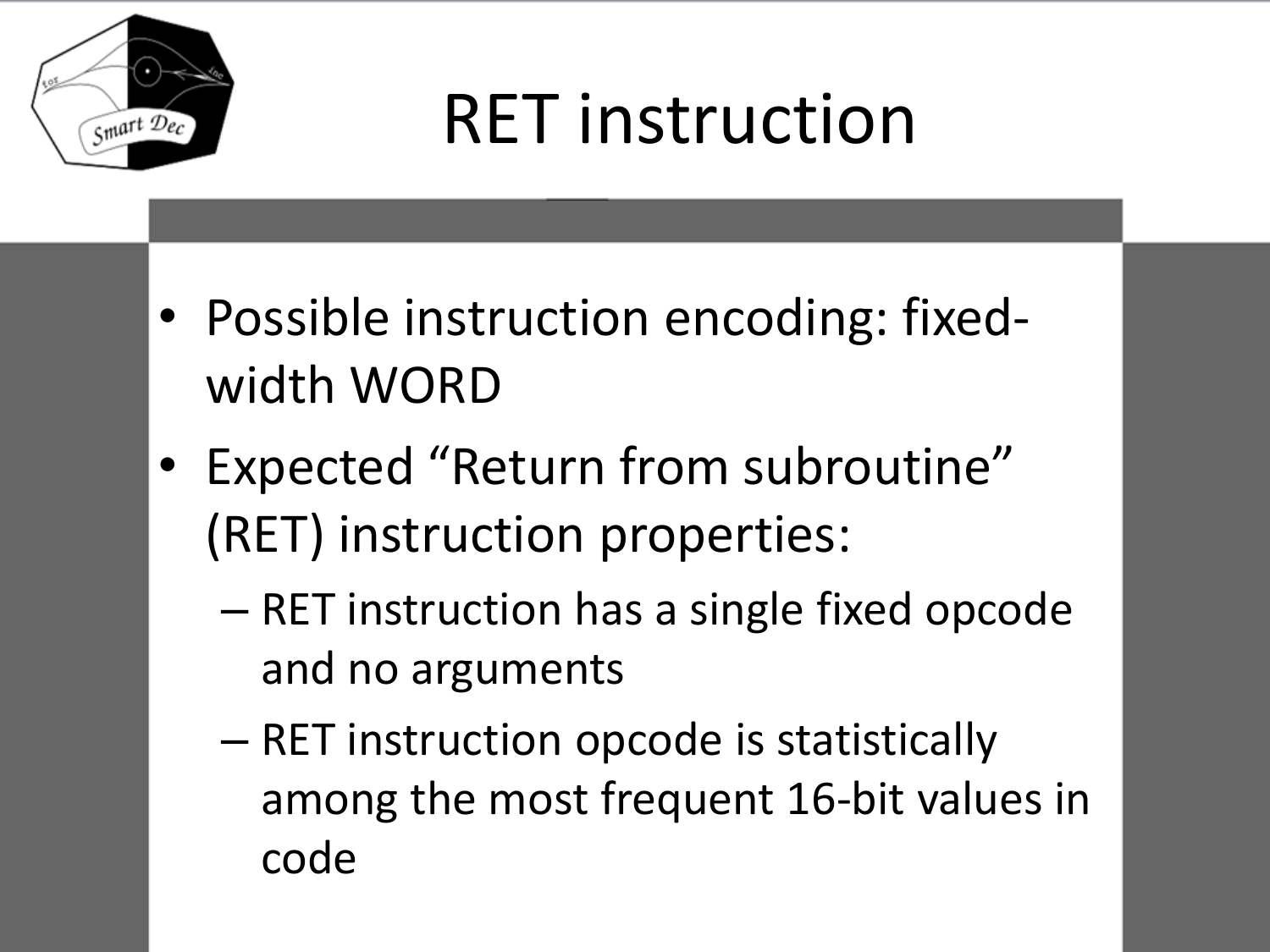

#### WORD values frequencies

| 20 most frequent 16-bit values: |
|---------------------------------|
| 0b01 854 5.1                    |
| 0800 473 2.8                    |
| 8c0d 432 2.6                    |
| 2b00 401 2.4                    |
| 4e1c 365 2.2                    |
| 0801 277 1.6                    |
| 890f 261 1.6                    |
| 8f09 217 1.3                    |
| 0f00 196 1.2                    |
| 0b00 195 1.1                    |
| 0b8f 162 0.97                   |
| 4a01 163 0.97                   |
| 0b36 155 0.92                   |
| 0802 149 0.88                   |
|                                 |
| 0b80 132 0.79                   |
| 990f 131 0.78                   |
| 8afa 125 0.75                   |
| laff 119<br>0.72                |
| 117 0.7<br>0900                 |
|                                 |

| Reference: most frequent instructions of<br>Java bytecode (in the standard libs of jre6) |        |     |
|------------------------------------------------------------------------------------------|--------|-----|
| ALOAD                                                                                    | 878565 | 18  |
| DUP                                                                                      | 382278 | 7.9 |
| <b>INVOKEVIRTUAL</b>                                                                     | 328763 | 6.8 |
| LDC                                                                                      | 231162 | 4.8 |
| <b>GETFIELD</b>                                                                          | 230158 | 4.8 |
| <b>ILOAD</b>                                                                             | 214427 | 4.4 |
| <b>SIPUSH</b>                                                                            | 207427 | 4.3 |
| AASTORE                                                                                  | 168088 | 3.5 |
| <b>INVOKESPECIAL</b>                                                                     | 140387 | 2.9 |
| ICONST_0                                                                                 | 132669 | 2.7 |
| <b>ASTORE</b>                                                                            | 128835 | 2.7 |
| <b>BIPUSH</b>                                                                            | 126262 | 2.6 |
| ICONST_1                                                                                 | 107881 | 2.2 |
| <b>SASTORE</b>                                                                           | 96677  | 2.0 |
| <b>PUTFIELD</b>                                                                          | 87405  | 1.8 |
| NEW                                                                                      | 84285  | 1.7 |
| GOTO                                                                                     | 80815  | 1.7 |
| <b>RETURN</b>                                                                            | 70388  | 1.5 |
| <b>ISTORE</b>                                                                            | 70064  | 1.4 |
| <b>ARETURN</b>                                                                           | 68054  | 1.4 |
| All returns:                                                                             | 176860 | 3.7 |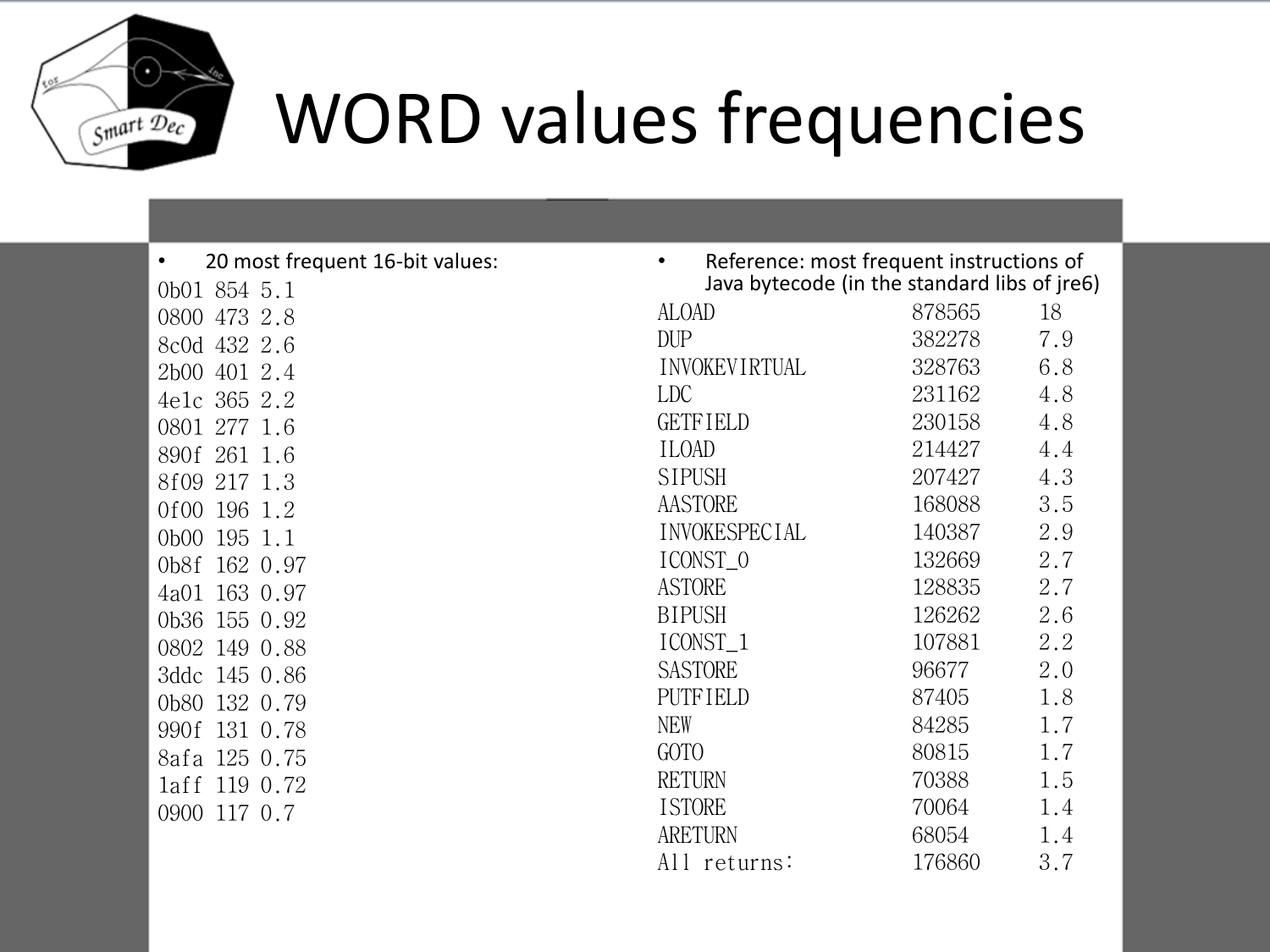

#### Possible code structure

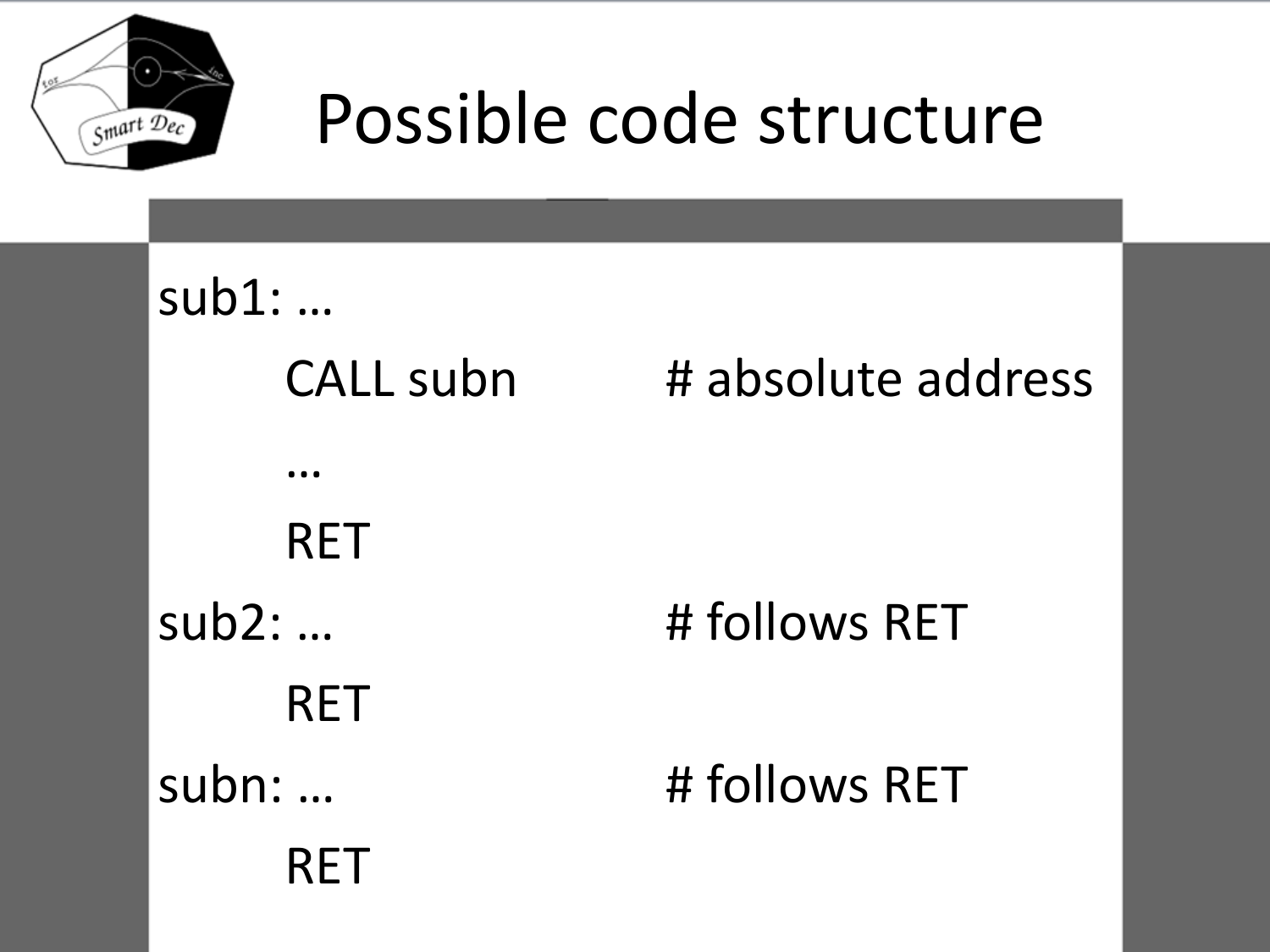

# CALL heuristics

- Assumption 1: there exists a CALL instruction taking the absolute address of a subroutine
- Assumption 2: a considerable number of subroutines start immediately after RET instruction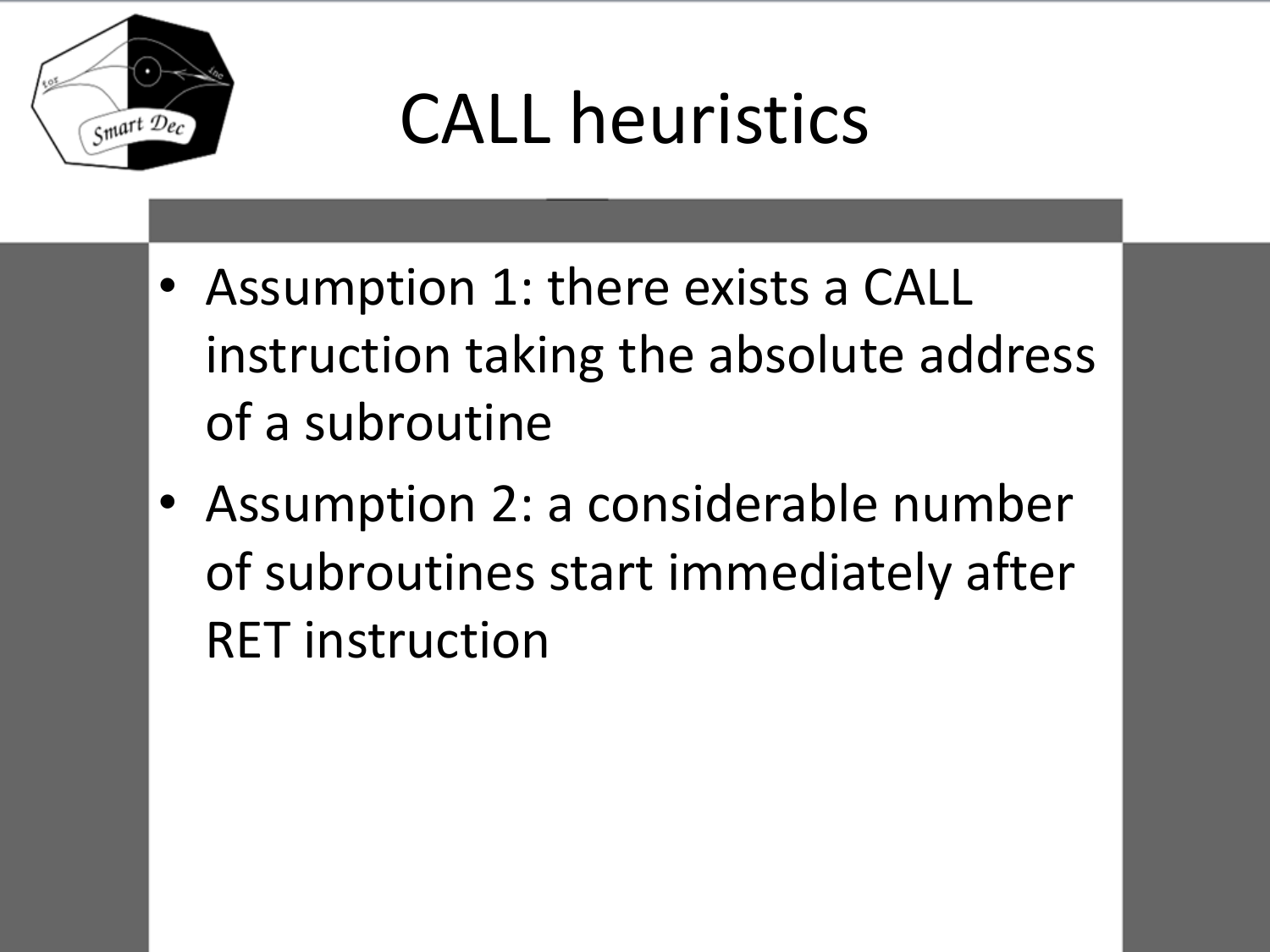

#### CALL search

- Search space: for each candidate for RET, try all possible CALL candidates with addresses as 16-bit bitmask in 32-bit words, LE/BE, 16-bit/byte addressing
- Example:
	- 4 bytes: 12 34 56 78
	- Address bitmask: 00 00 ff ff (4057 different)
	- Opcode: 12 34 XX XX
	- Address: 56 78
		- LE: 7856 (byte addr), F0AC (WORD addr)
		- BE: 5678 (byte addr) , ACF0 (WORD addr)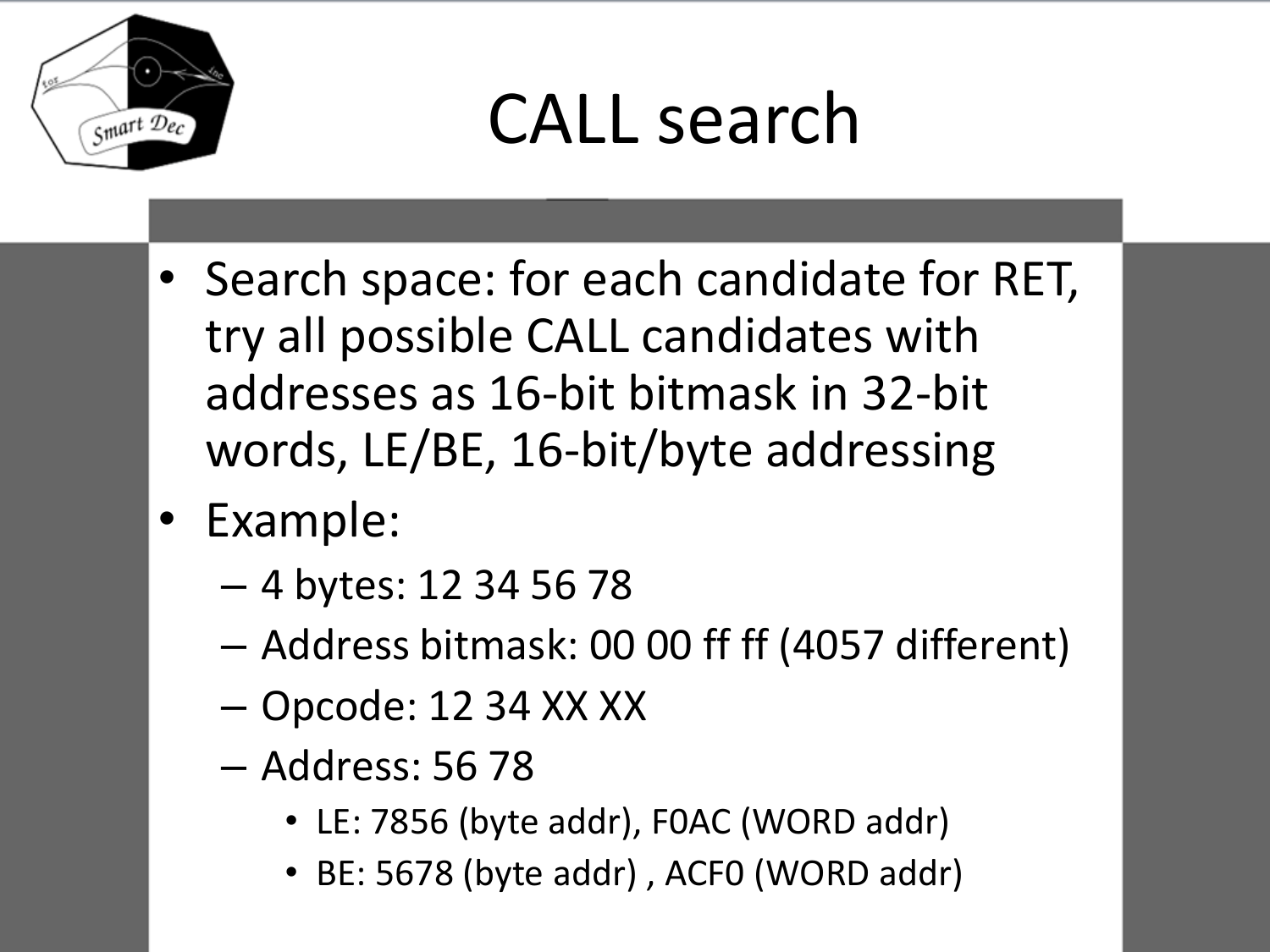

# CALL search results

#### Only one match!

Trying 8c0d as RET After-ret-addr-set-size: 430 Matching call opcodes for 1, ff00ff00, 1: 000b003d: total: 1275, hits: 843 (66%), misses: 432 (33%), coverage: 76%

- 430 number of positions after RET candidate
- 1275 total DWORDs with mask 00ff00ff
- 843 calls to addresses right after RET
- 432 calls to somewhere else
- 76% positions after RET are covered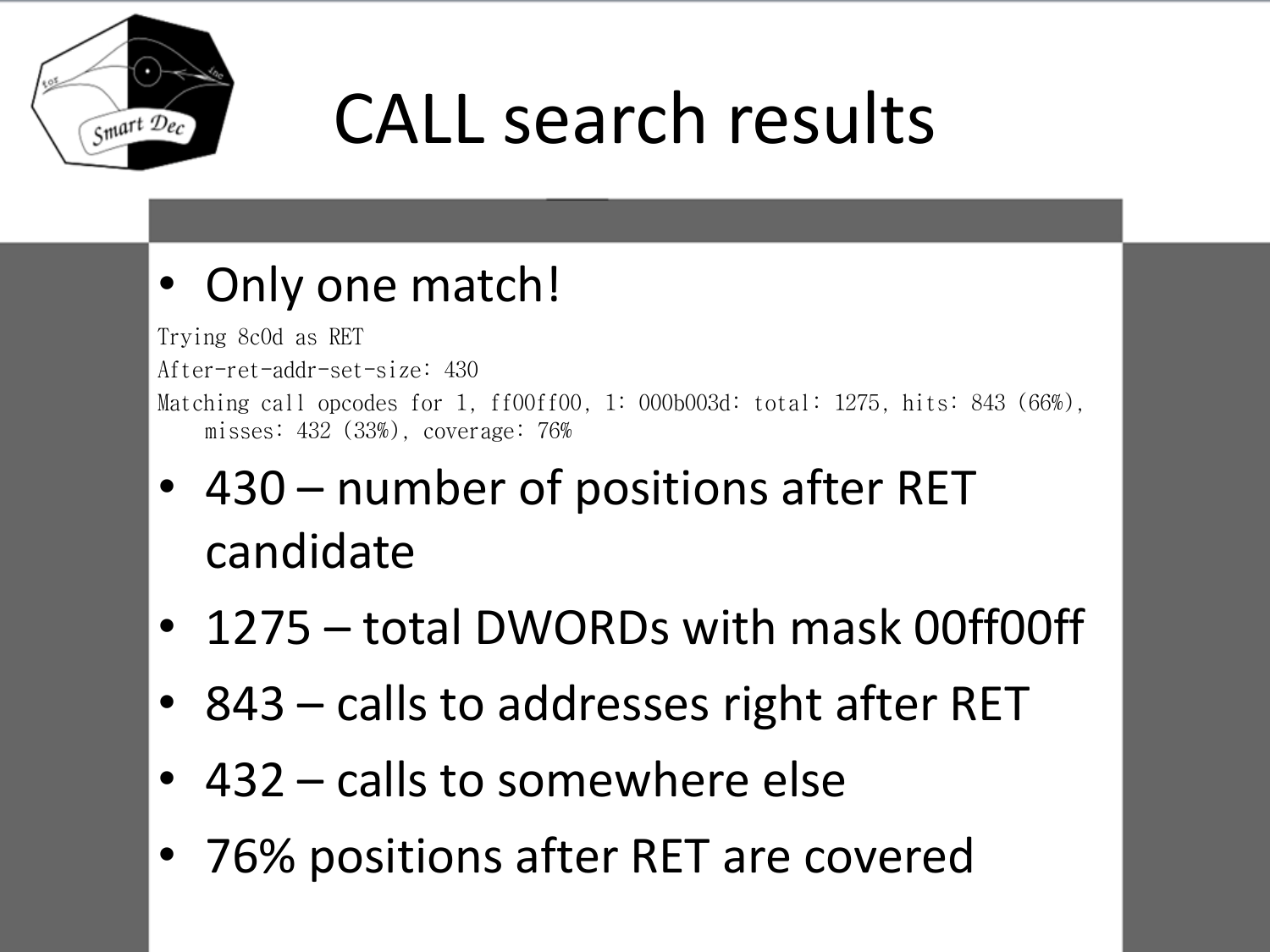

# RET search results

- RET: 8c0d (WORD LE)
- Absolute call to HHLL: 0bHH 3dLL (2 WORD LE)
- Confirmation: code areas end with RET:

0000de30 3d88 8c0d 3901 0b24 3daf 2b00 a942 2b00 0000de40 b961 8c0d ???? ???? ???? ???? ???? ????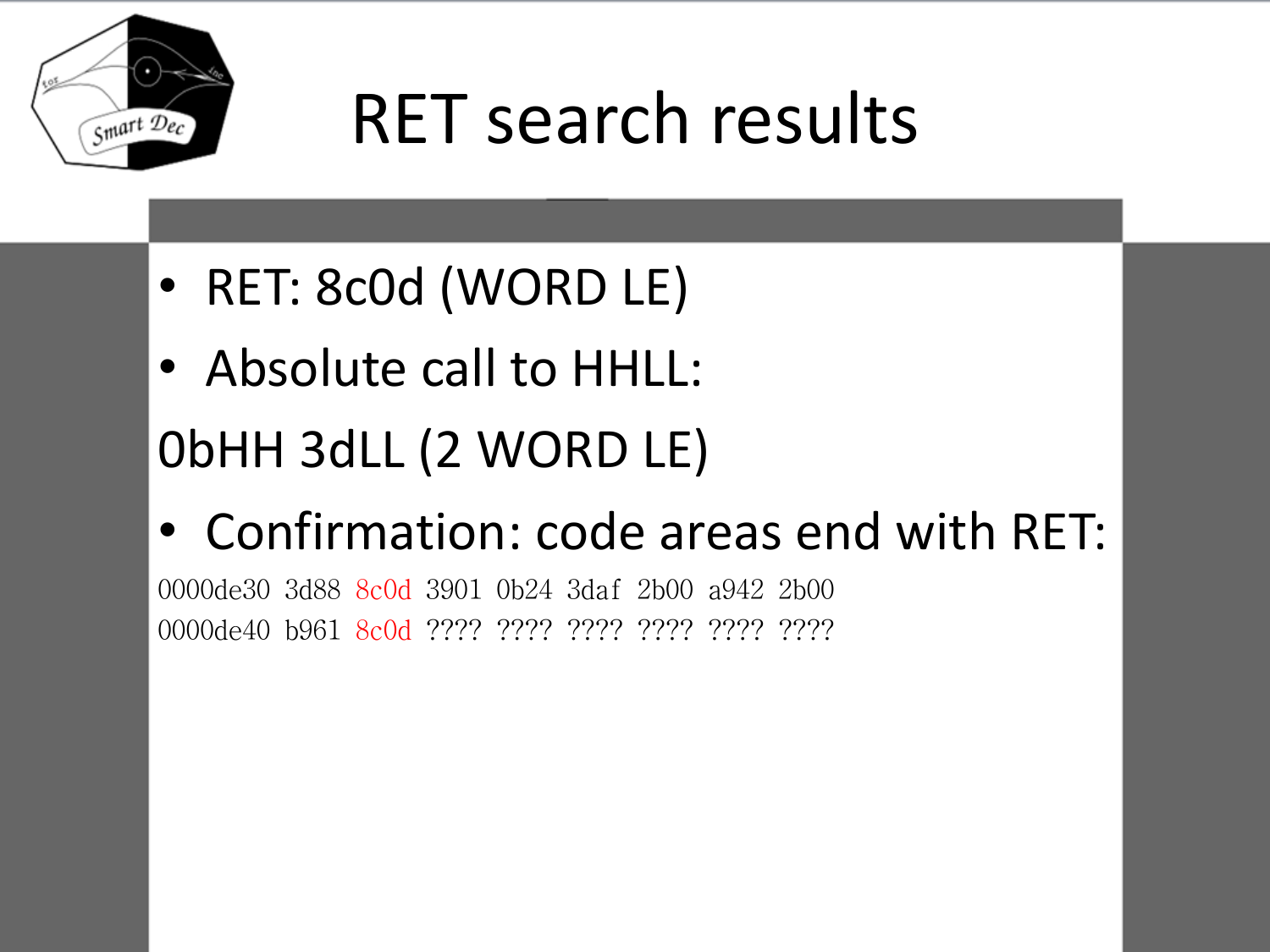

# JMP search heuristics

- Assumption 1: absolute unconditional JMP has structure similar to call: XXHH YYLL
- Assumption 2: there must be no JMP's to outside of code
- Assumption 3: there may be JMP's to addresses following RETs
- Assumption 4: absolute JMPs are not rare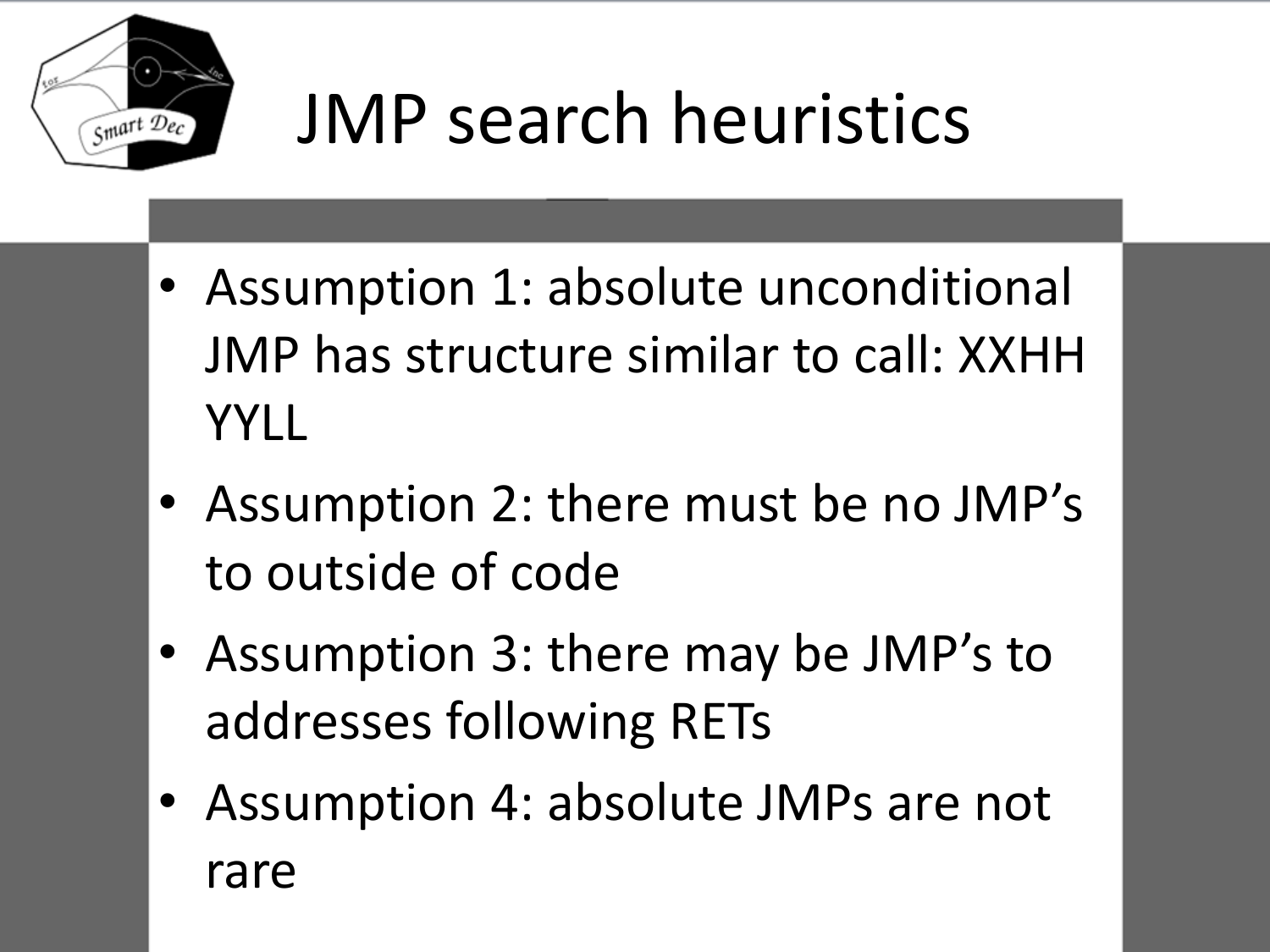

# JMP search results

#### • Search result:

Candidate opcode: 000b000c total: 82, hits: 7, misses: 0 adds: 0400 65a8 668e Candidate opcode: 004e000b total: 352, hits: 1, misses: 0 adds: 37c6 Candidate opcode: 004e00bf total: 82, hits: 3, misses: 0 adds: 39b4 Candidate opcode: 00d8008c total: 29, hits: 5, misses: 0 adds: 311c 5232

#### • Arguments for 0bHH 0cLL:

- Similarity to CALL encoding
- Some code blocks end with this instruction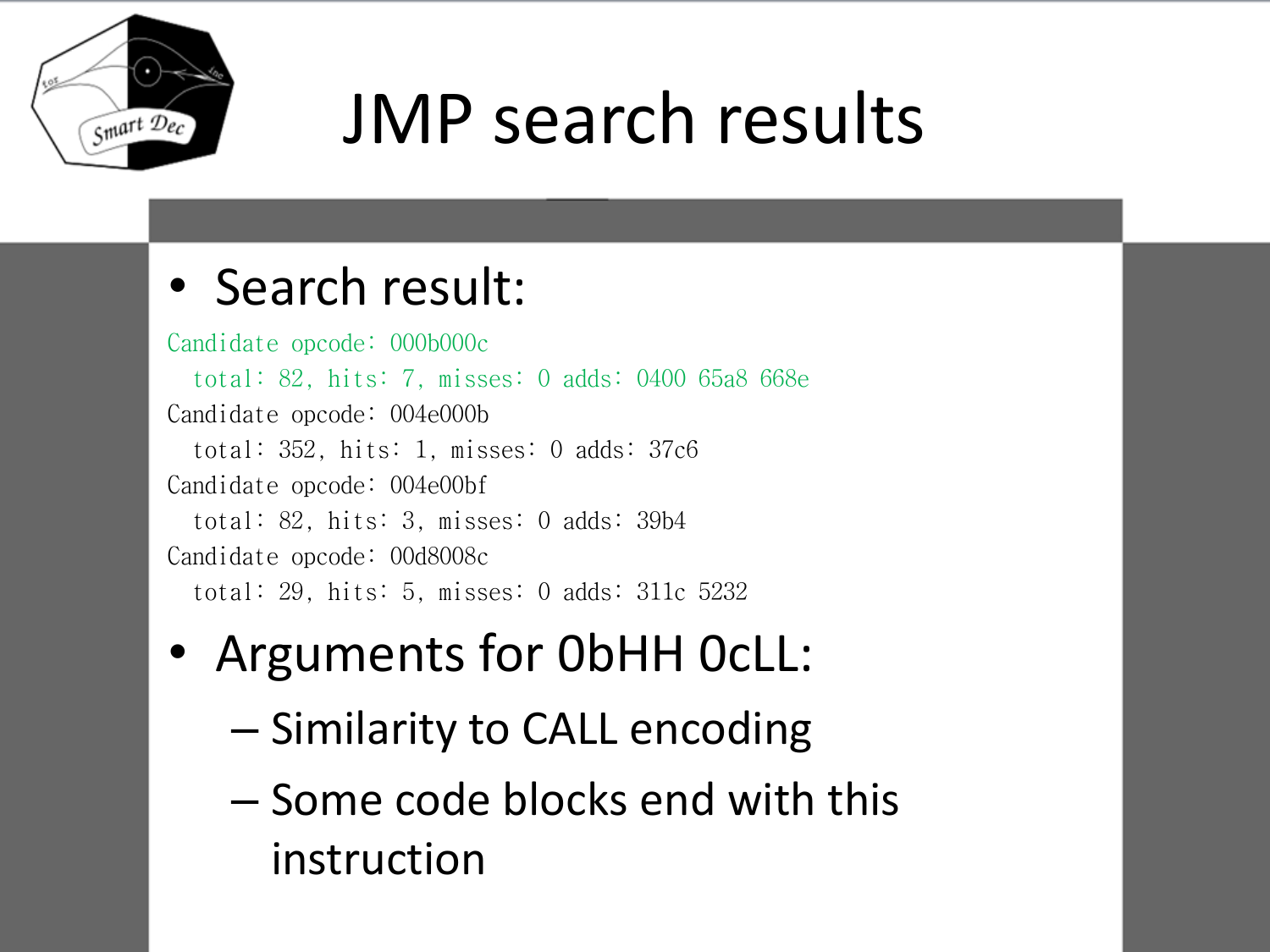# Rel. JMP search heuristics

- Set of target addresses: addresses after RET and JMP and first addresses of code segments
- Assumption 1: offset occupies one byte

Smart Dec

- Assumption 2: offset is added to the address of the next instruction
- Assumption 3: code is WORD-addressed
- Assumption 4: relative jumps rarely cross RET instructions
- Assumption 5: no relative jumps to outside of code
- Search produces 32 candidates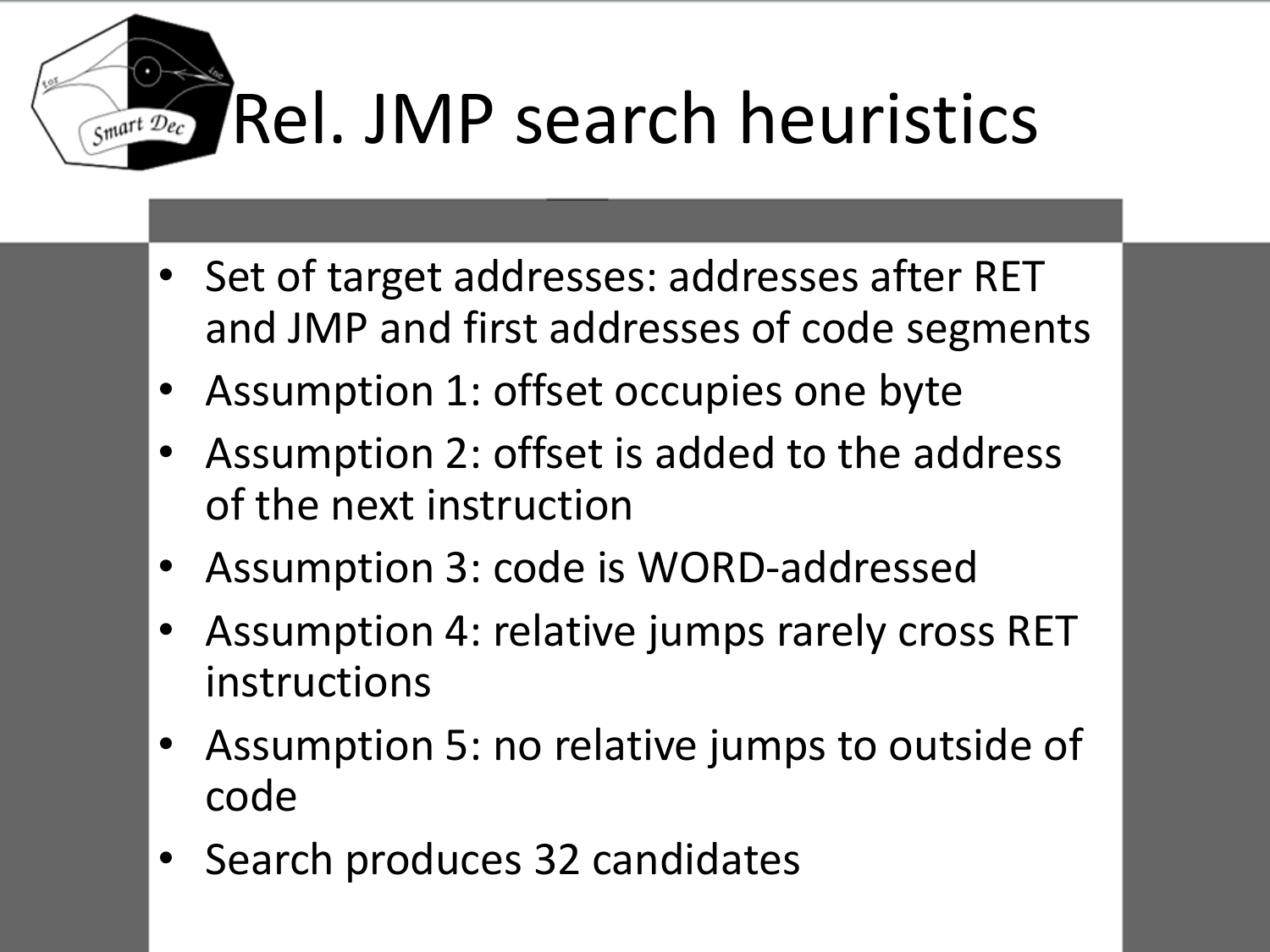

# Rel. JMP search first results

- Candidate opcode 0cXX Similar to absolute unconditional JMP 0bHH 0cXX
- Assumption 1: 0bHH prefix instruction making jump (or call) absolute
- Assumption 2: 0cXX unconditional relative jump
- Redo relative jump instruction search with two new assumptions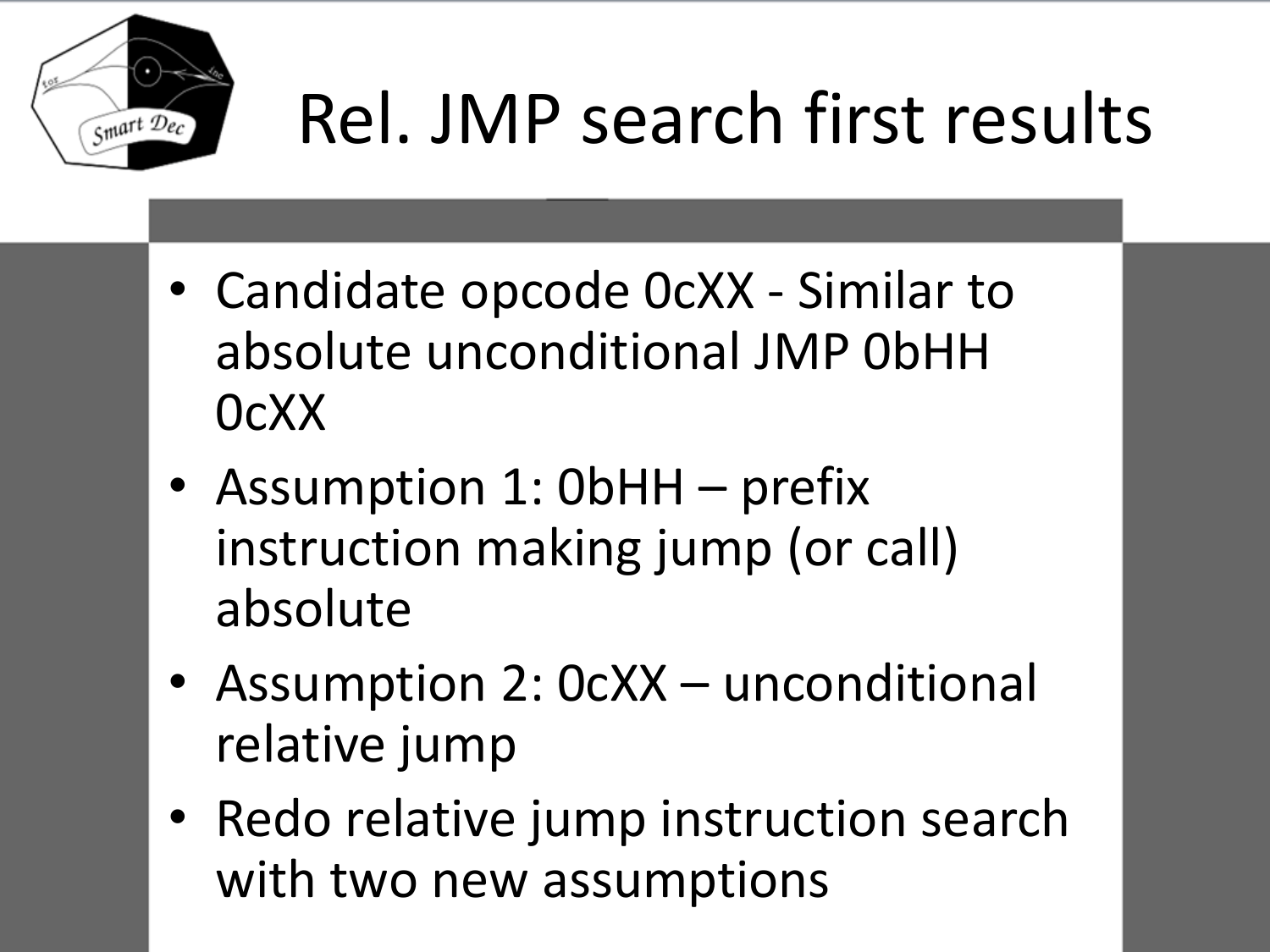

## Example

| 1100:           |                               |
|-----------------|-------------------------------|
| 1110: 1c27      | J?? 1160 # Jump cand. insn    |
|                 | # $1112 + 27 * 2 == 1160$     |
| 1112:           |                               |
|                 |                               |
| 115c: 0b0f 0c30 | JMP 0f30 # Uncond. abs jump   |
| 1160:           | # Jump target                 |
|                 |                               |
| 1218: 0c12      | JMP 123e # Uncond rel. jump   |
| 121a:           | # Jump target                 |
| 123c: 5cee      | $J$ ?? 121a # Jump cand. insn |
|                 | # 123e + ffee $*$ 2 = 121a    |
|                 |                               |

123e: ...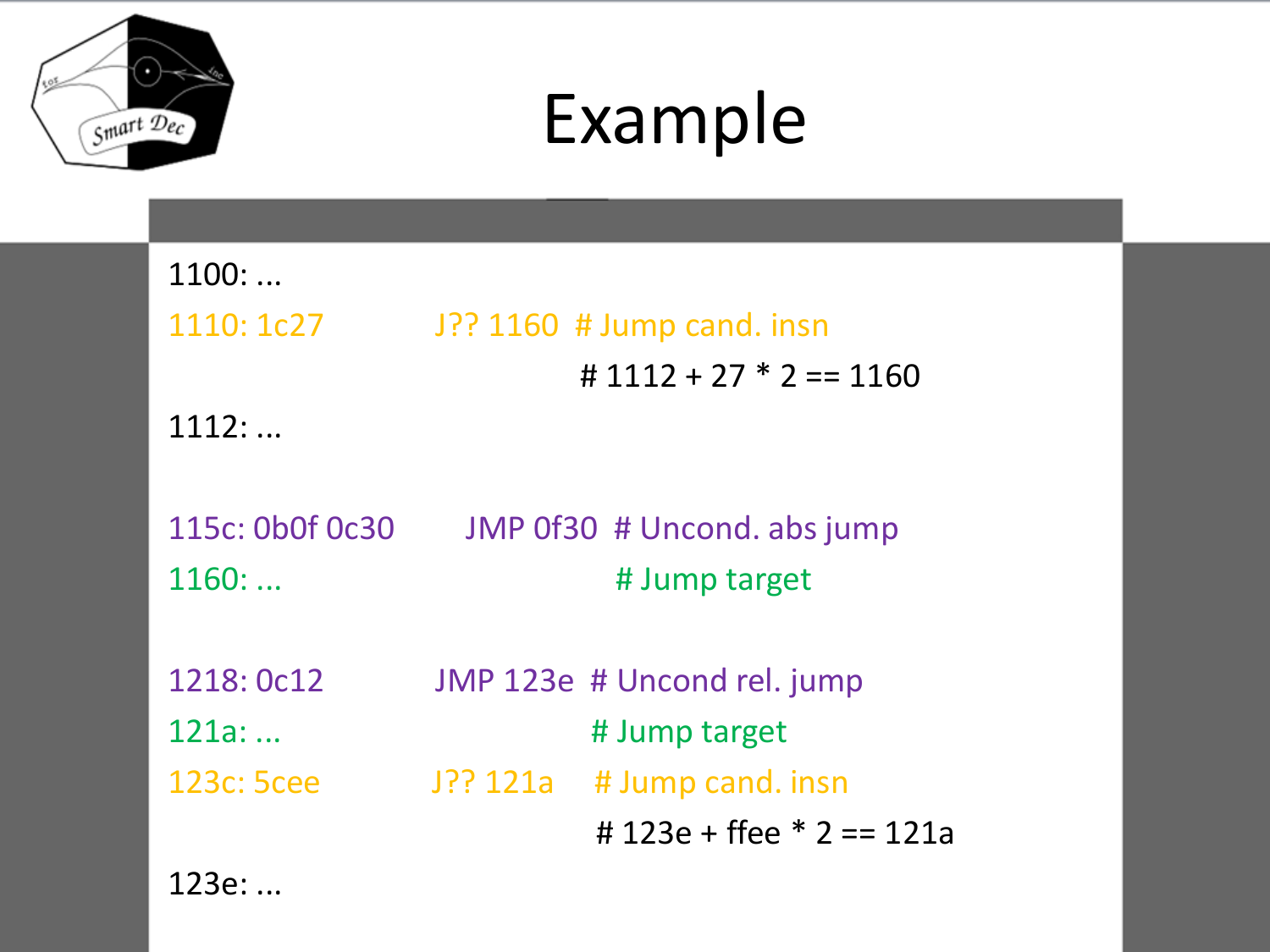

# Rel. JMP search results

#### Search results:

*Candidate opcode: 1c00 total: 207, hits: 92, misses: 0, xrets = 12 Candidate opcode: (0b00) 2c00 total: 159, 0b\_prefixed: 2, hits: 55, misses: 0, xrets = 19 Candidate opcode: (0b00) 3c00 total: 78, 0b\_prefixed: 2, hits: 36, misses: 0, xrets = 20 Candidate opcode: 4c00 total: 81, hits: 40, misses: 0, xrets = 5 Candidate opcode: (0b00) 5c00 total: 93, 0b\_prefixed: 2, hits: 43, misses: 0, xrets = 12 Candidate opcode: (0b00) 6c00 total: 182, 0b\_prefixed: 2, hits: 72, misses: 0, xrets = 5 Candidate opcode: (0b00) 7c00 total: 147, 0b\_prefixed: 1, hits: 81, misses: 0, xrets = 23* Assumption: these are relative conditional jumps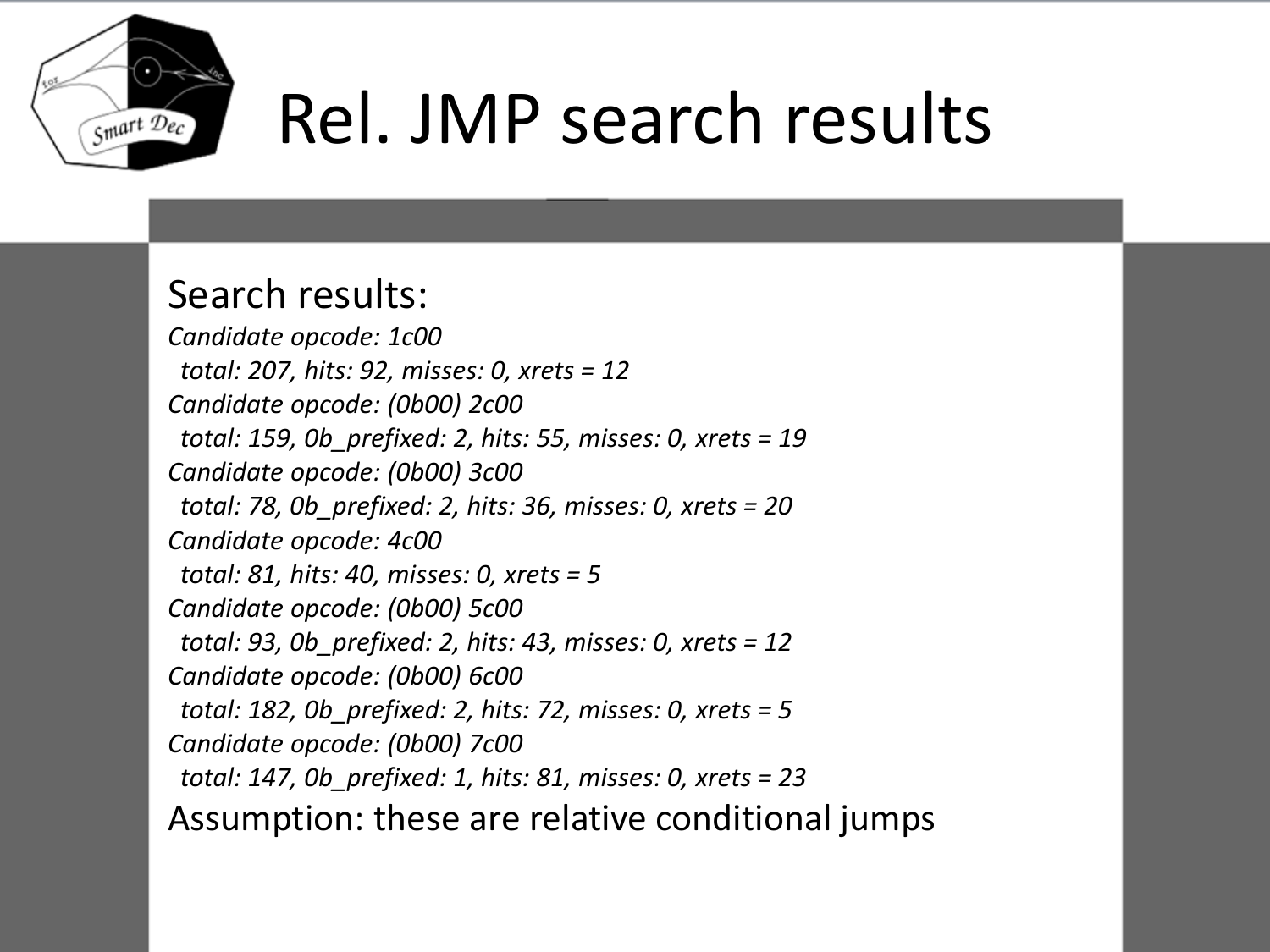

# Intermediate results

- Instructions identified:
	- CALL
	- RET
	- JMP
	- Conditional JMPs
- High-byte extenstion prefix is identified
- Control-flow graph can be built and the general structure can be identified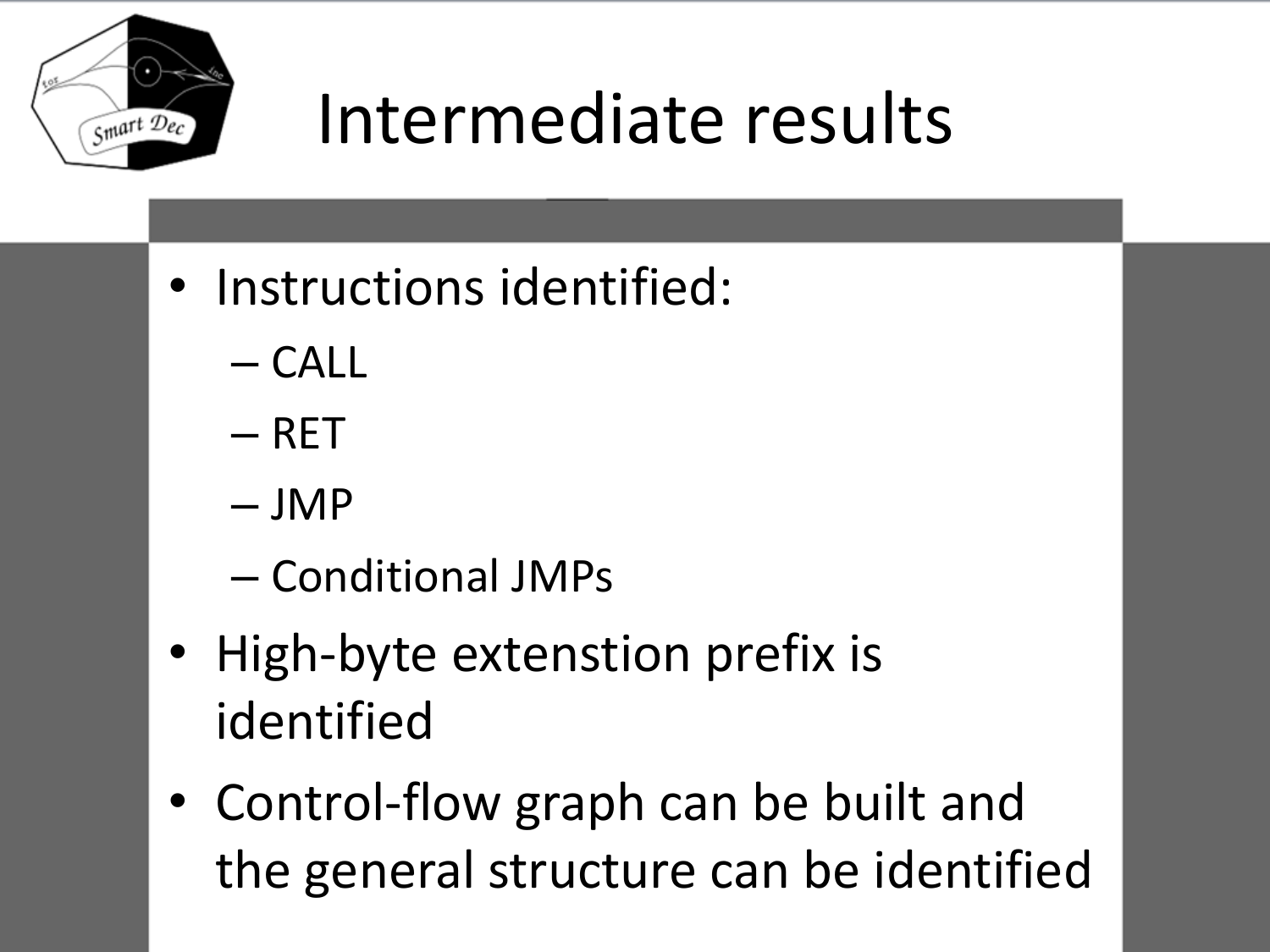

# Cond. arithmetics heuristics

- Assumption 1: there are instructions like AND and CMP with immediate arguments preceding conditional jumps
- Assumption 2: the opcodes are XXLL or 0bHH XXLL (byte or WORD values)
- Build the set of opcodes and the corresponding values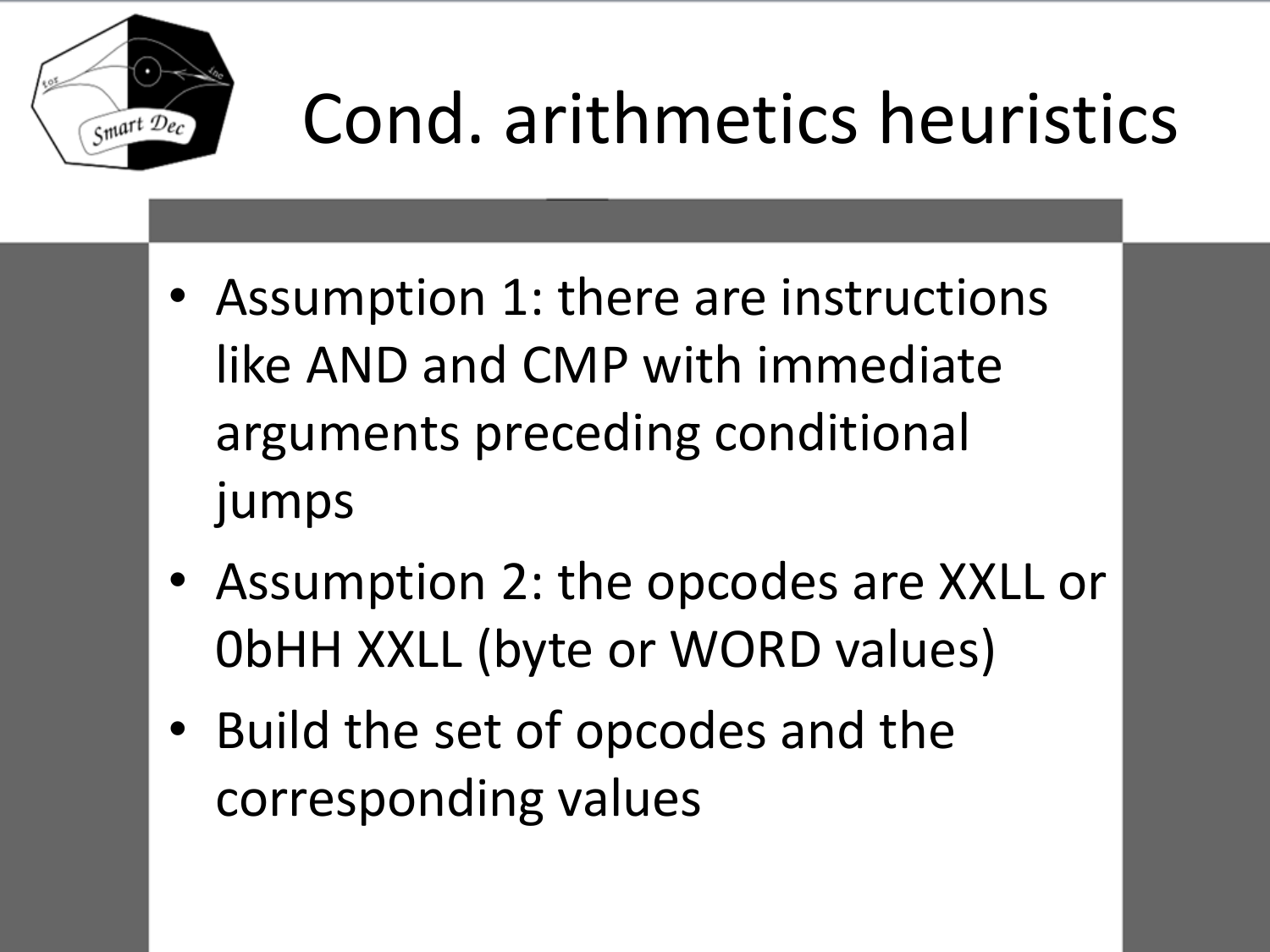

...

# Cond. arithm. search results

• Search results: Jump opcode 1c (207) Opcode: 1a 0001: 1 0002: 1 ... 0100: 1 0200: 1 1000: 1 4000: 1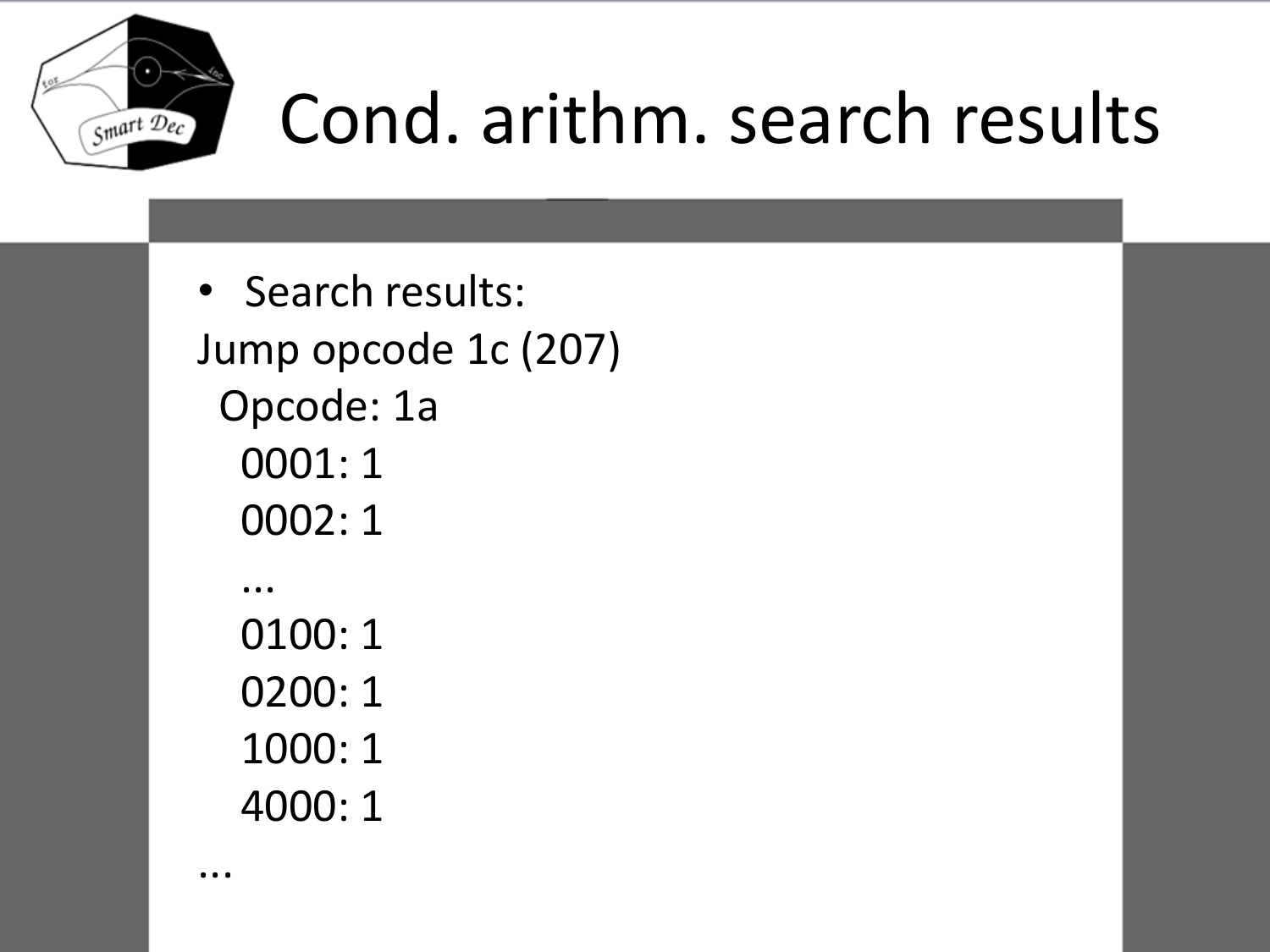

# Arith. refinement

- Opcodes 1c, 5c: JZ, JNZ
- Opcodes 3c, 7c: JEQ, JNE
- Opcode 1a: AND with immediate argument
- Opcode 78: CMP with immediate argument
	- Opcode 78 always occurs just before conditional jumps 3c and 7c
- Opcode f8: also always occurs just before conditional jumps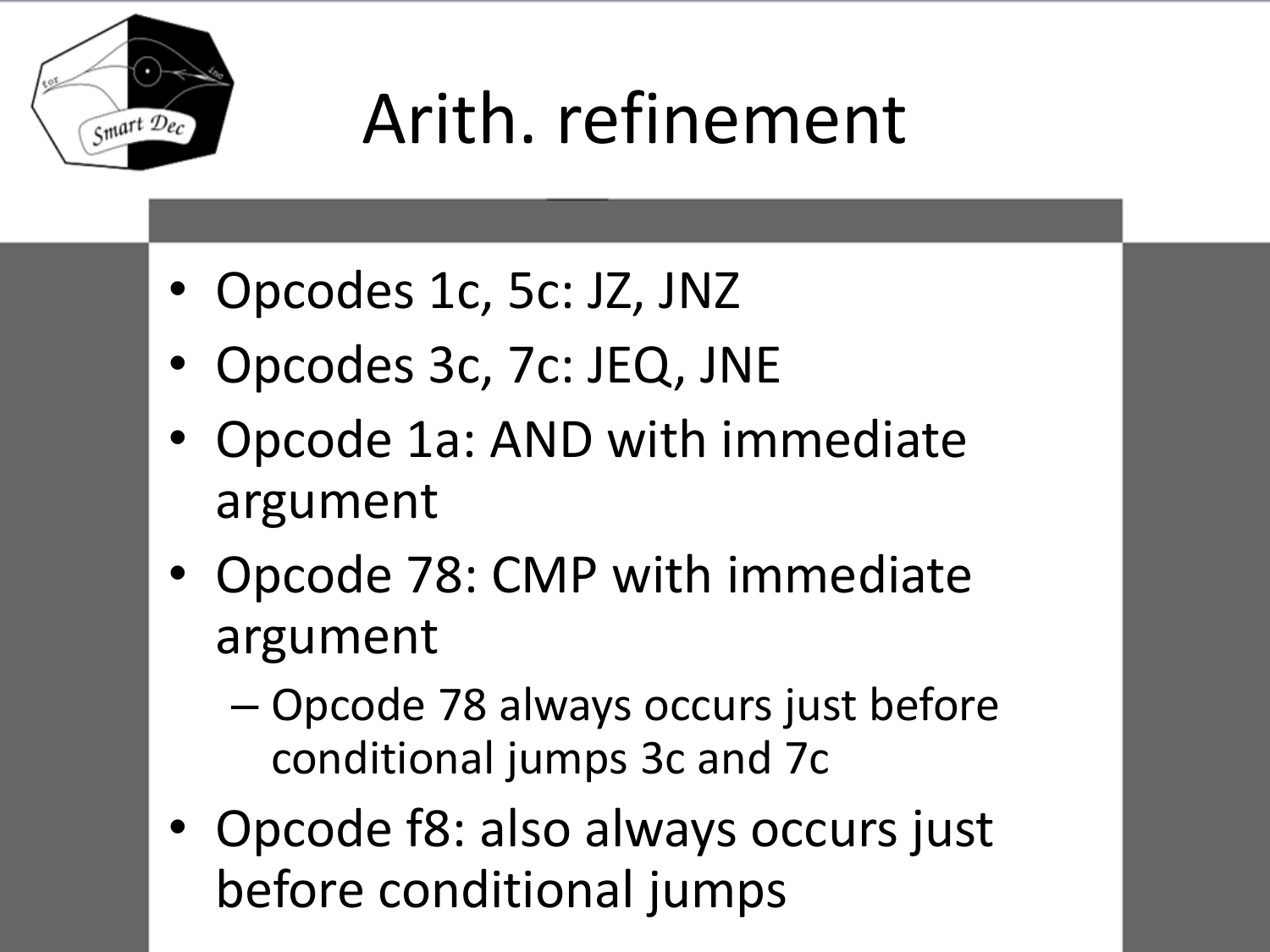

#### Load-store pattern

• Patterns: 0bHH 3fLL 890f 4a01 8f09 0bHH 3fLL 990f 4a01 8f19

Assumption 1: memory load, +1 (or -1), memory store Assumption 2: registers 0 and 1 are used 4a01 is never used before condjumps -> ADD MOV DP0, HHLL MOV R0, @DP0 ADD ACC, 1 MOV @DP0, R0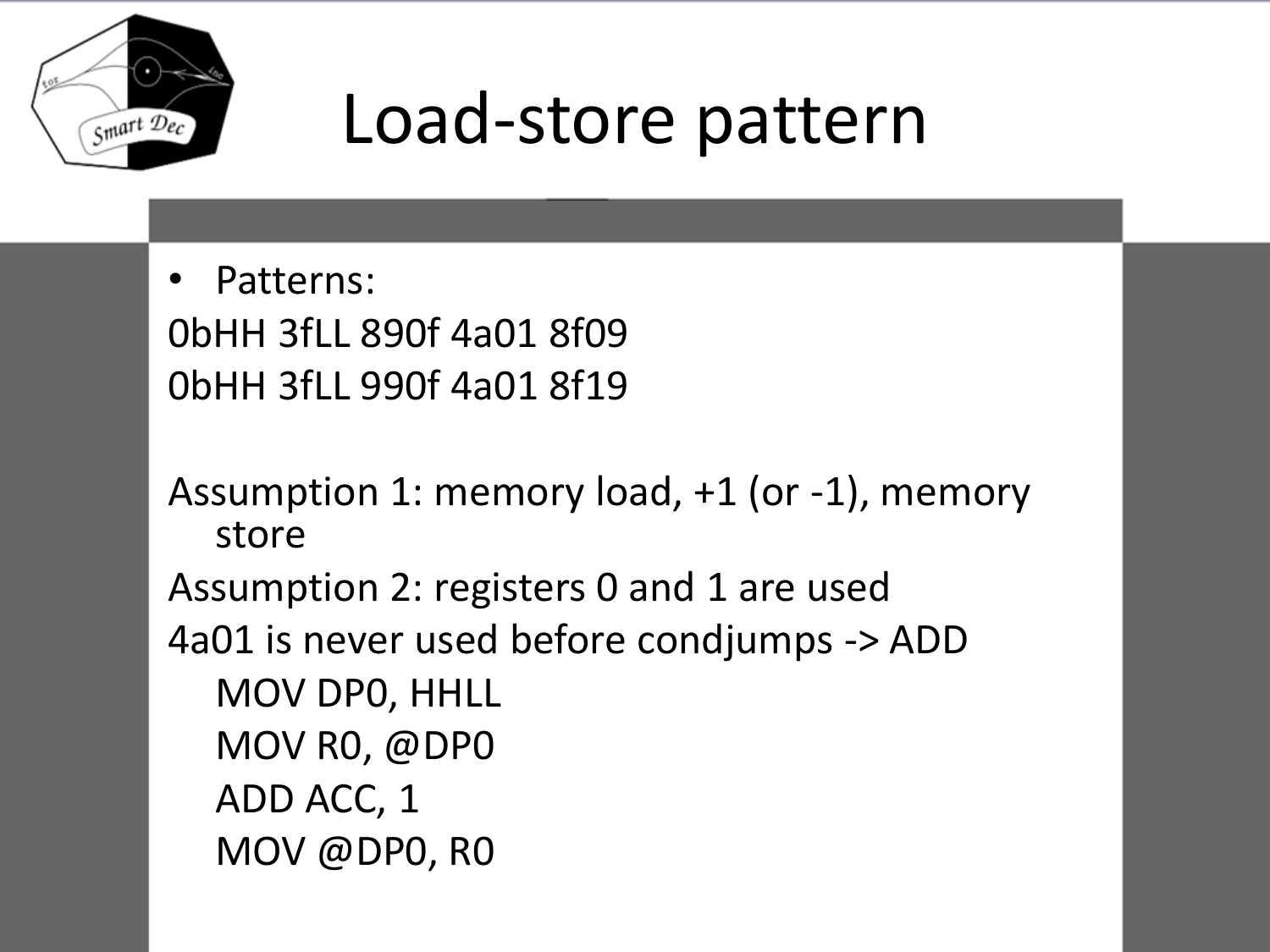

## Memory clear pattern

• Often used: 0bHH 3fLL 0f00

• Corresponds to MOV DP0, HHLL MOV @DP0, 0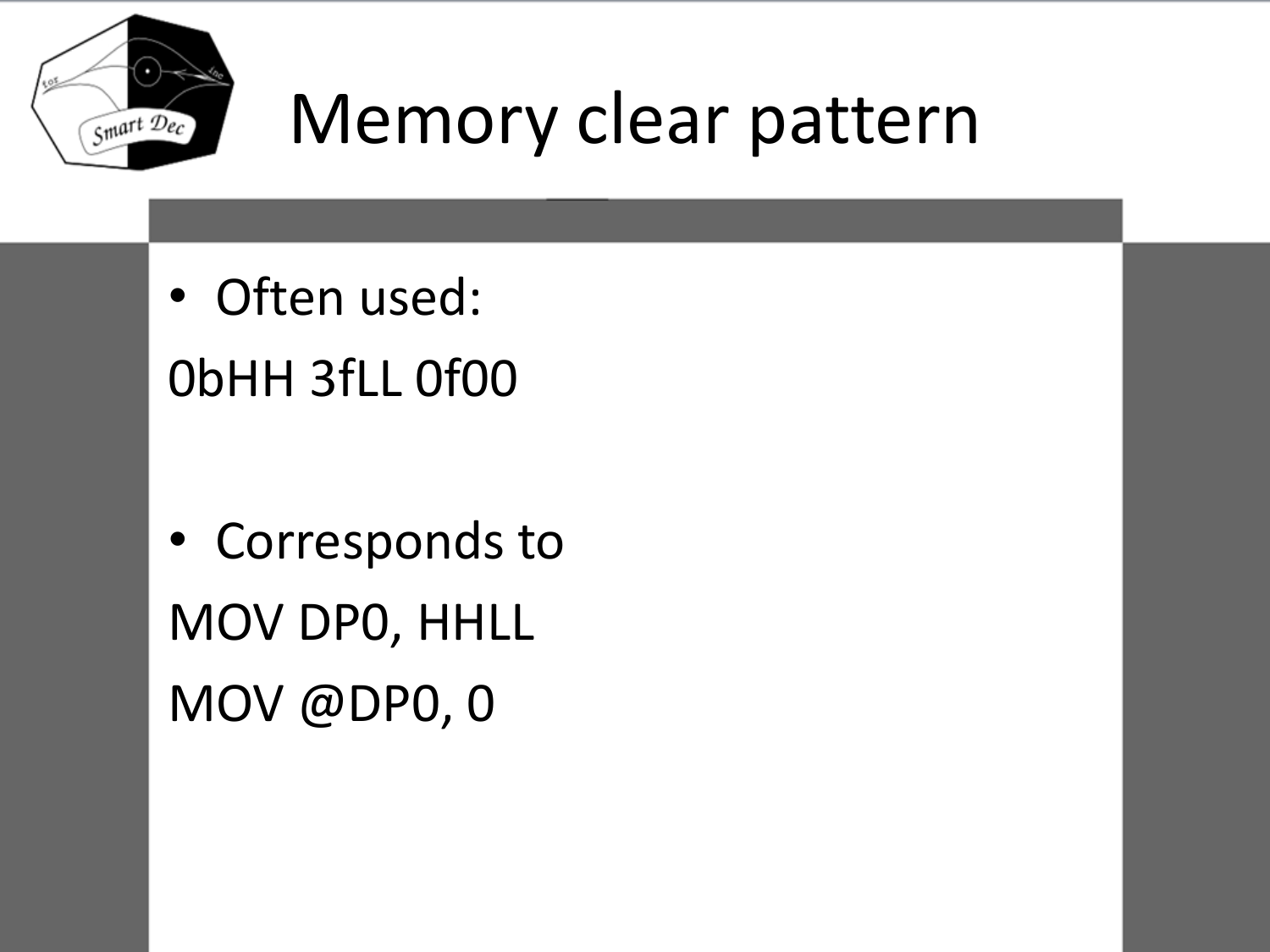Arithmetics search results

• (0bHH) 2aLL – OR immediate

Smart Dec

- (0bHH) 3aLL XOR immediate
- (0bHH) 4aLL ADD immediate
- (0bHH) 5aLL SUB immediate
- 0bHH 3fLL load memory address
- 890f load R0 from memory
- 990f load R1 from memory
- 8f09 store R0 to memory
- 8f19 store R1 to memory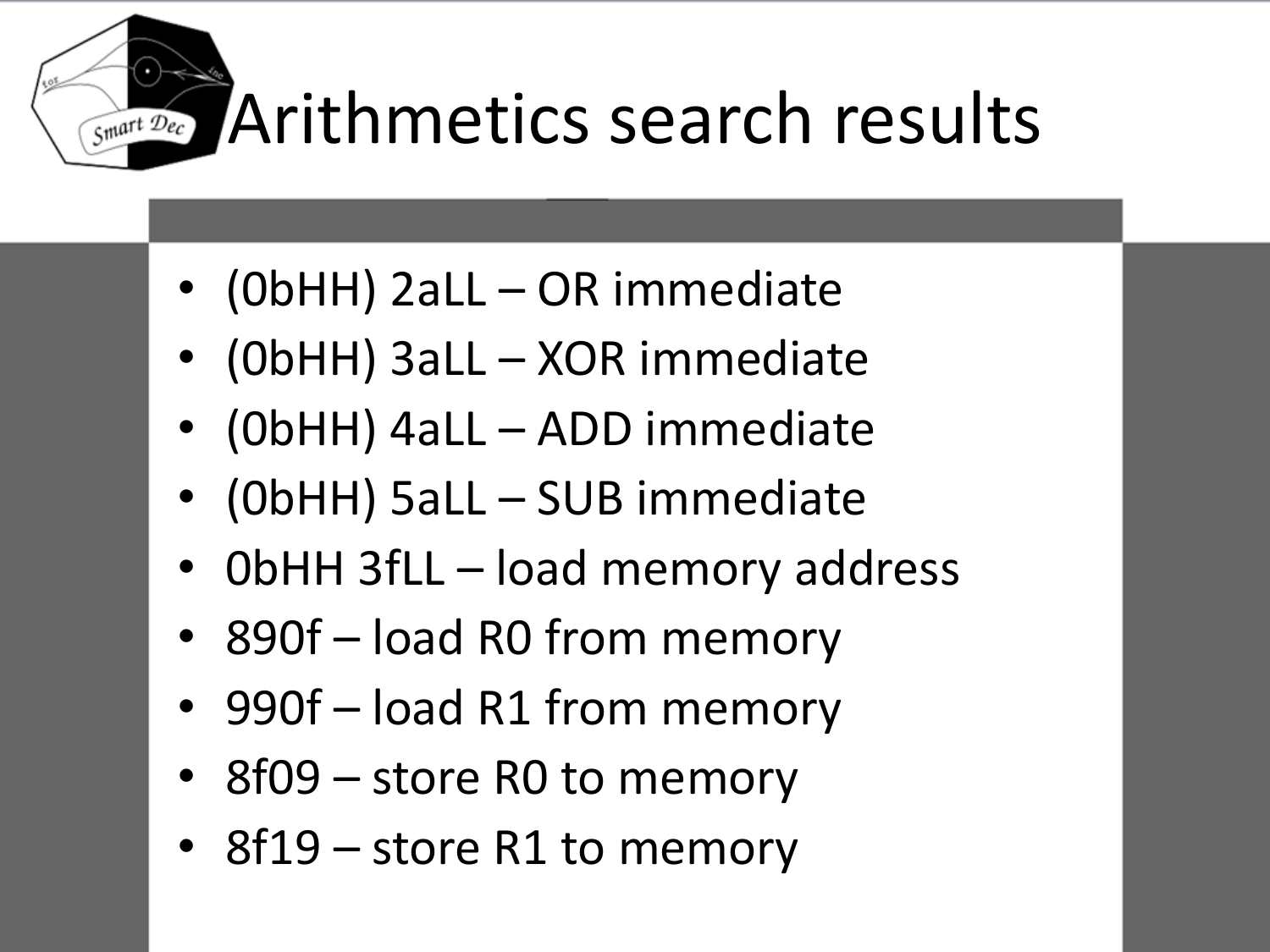

# Operation encoding

• Known MOVs:

| 890f             | <b>MOV</b> | <b>RO, @DPO</b> |
|------------------|------------|-----------------|
| 990f             | <b>MOV</b> | R1, @DP0        |
| <b>8f09</b>      | <b>MOV</b> | @DP0, R0        |
| <b>8f19</b>      | <b>MOV</b> | @DP0, R1        |
| Of <sub>00</sub> | <b>MOV</b> | @DP0, 0         |
| $\rightarrow$    |            |                 |
| ????             | <b>MOV</b> | <b>RO, R1</b>   |
| ????             | <b>MOV</b> | <b>R1, R0</b>   |
| ????             | <b>MOV</b> | <b>RO, O</b>    |
| ????             | <b>MOV</b> | R1, 1           |

• Known operations: 5a01 SUB ACC, 1 -> ???? SUB ACC, R0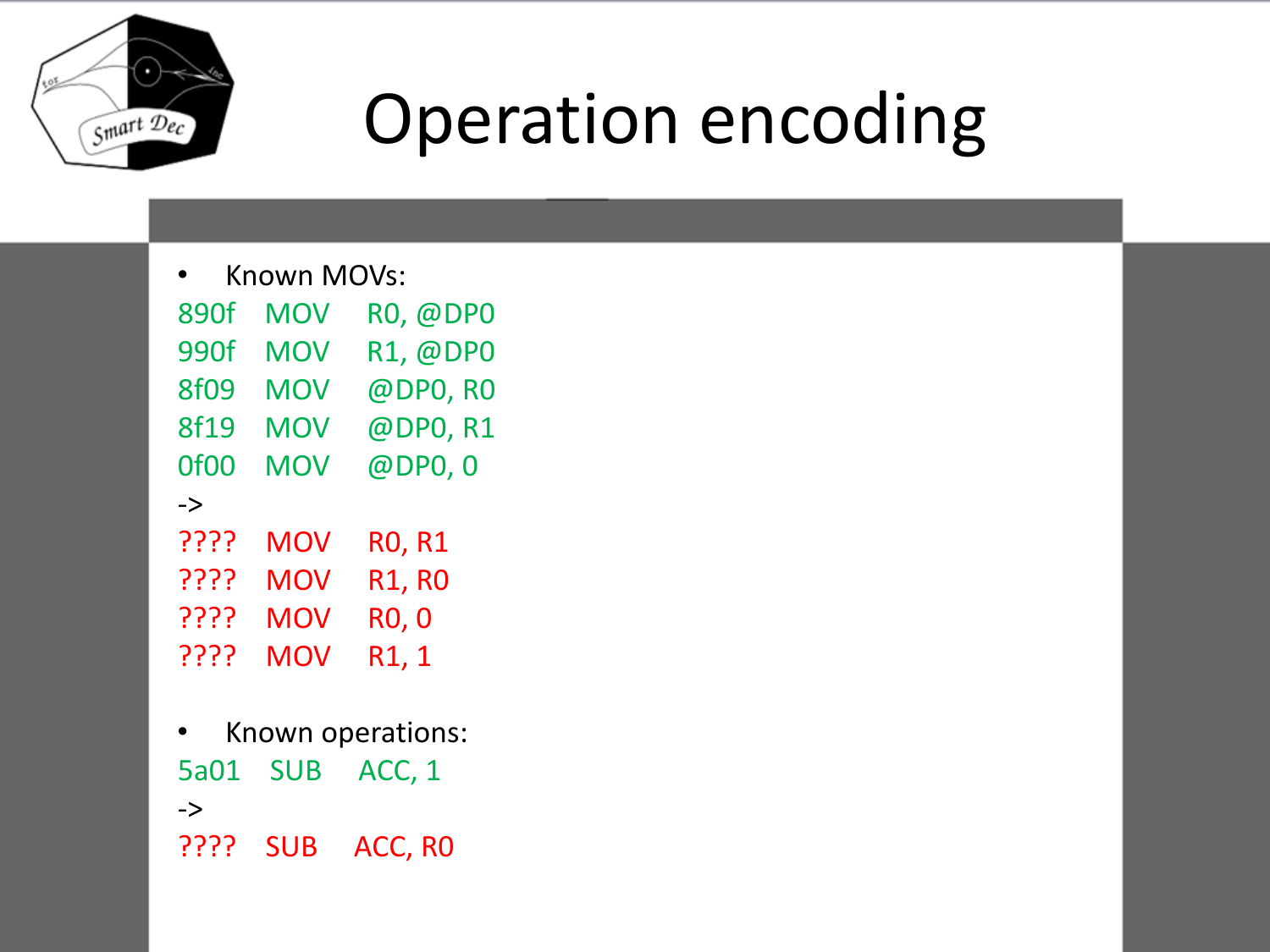

# Operation encoding

• Known MOVs:

| 890f             | <b>MOV</b> | RO, @DPO           |
|------------------|------------|--------------------|
| 990f             | <b>MOV</b> | R1, @DP0           |
| <b>8f09</b>      | <b>MOV</b> | @DP0, RO           |
| <b>8f19</b>      | <b>MOV</b> | @DP0, R1           |
| Of <sub>00</sub> | <b>MOV</b> | @DP0, 0            |
| $\rightarrow$    |            |                    |
| 8919             | <b>MOV</b> | <b>RO, R1</b>      |
| 9909             | <b>MOV</b> | <b>R1, R0</b>      |
| 0900             | <b>MOV</b> | <b>RO, O</b>       |
| 1901             | <b>MOV</b> | R <sub>1</sub> , 1 |

• Known operations: 5a01 SUB ACC, 1 -> da09 SUB ACC, R0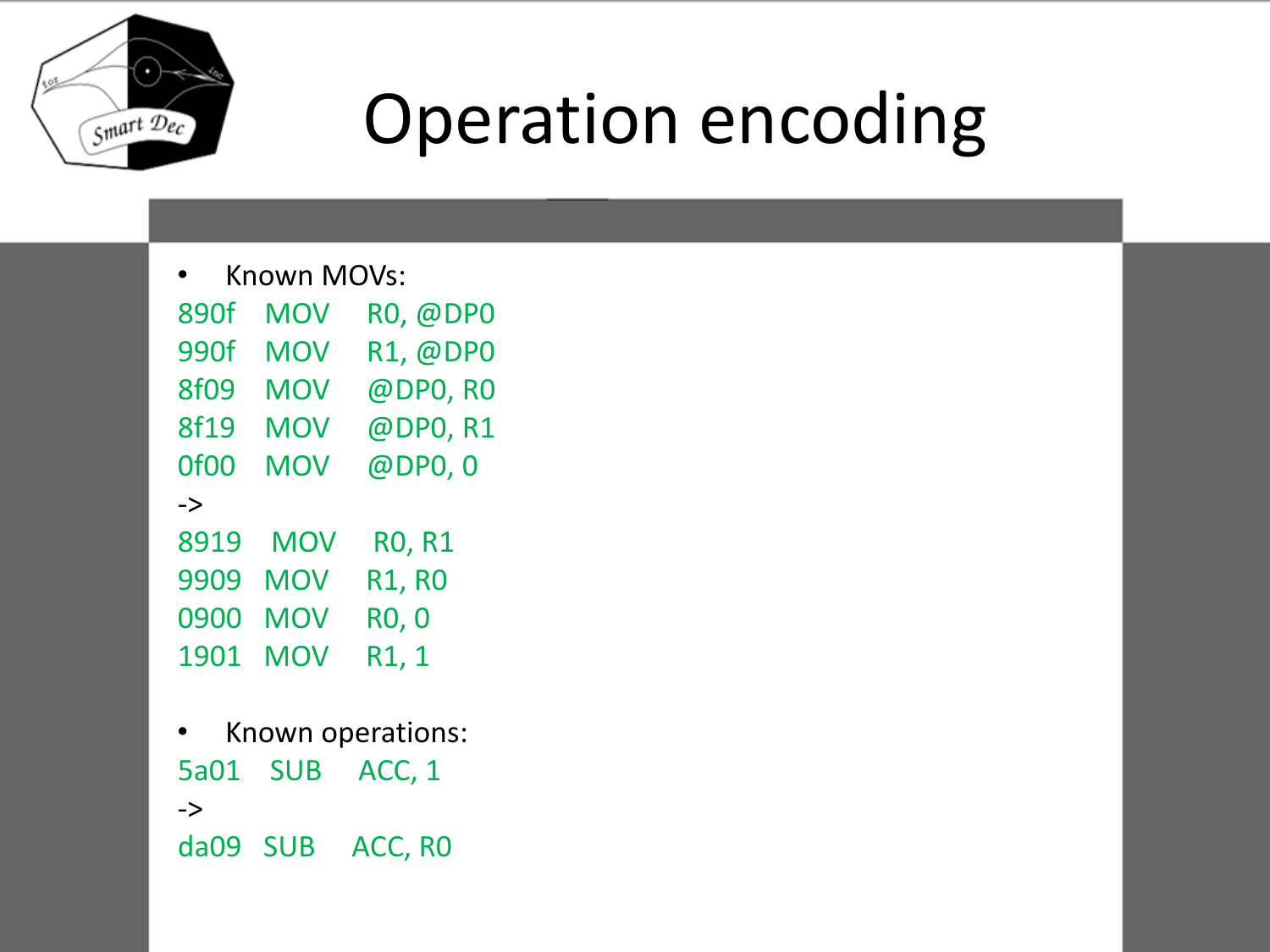

#### Register structure

- Instruction 08RR changes the active accumulator (0800, 0801 … 080f)
- Arithmetics: one operand is explicit, another is active accumulator
- The processor has at least 16 arithmetic registers 0 - F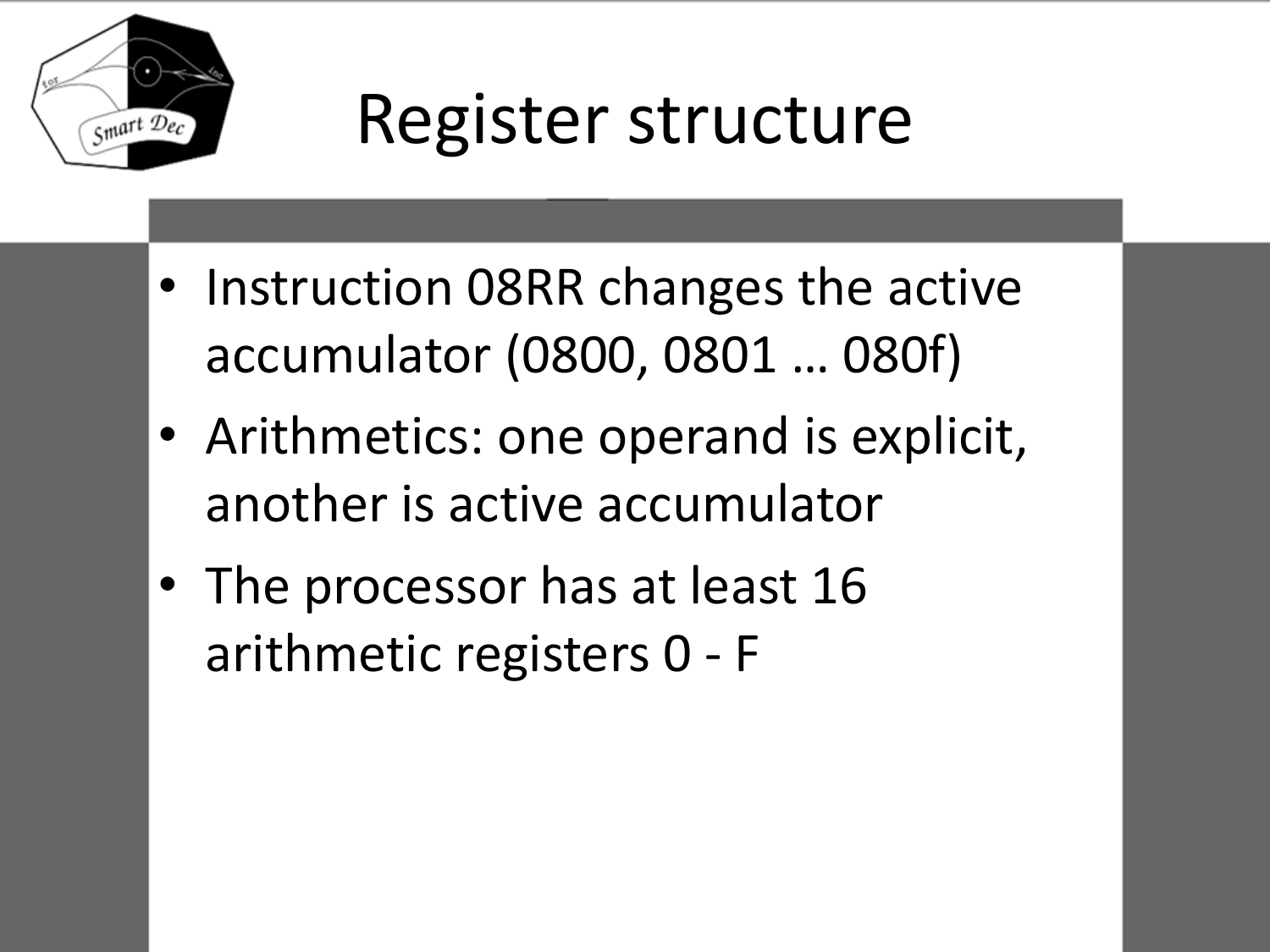

#### Results

00002a40 0800 0b80 3a00 0802 0b80 3a00 da29 8c0d 00002a50 4e1c 0b01 3f25 890f 8c0d 4e1c 0b01 3f26 00002a60 890f 8c0d 4e2c bf3f 890f 4e88 8c0d 4e28 00002a70 0b03 3f27 0f0f 4e58 2b51 3f22 898f 0b03 00002a80 3f62 0b0f 3d88 0b03 3f8c 0b0f 3d92 0b03 00002a90 3f16 0b0f 3d92 0b03 3f72 8f09 8958 1aff 00002aa0 d807 4e1c 0b01 3f2e 0b0f 3d22 0b03 3fac 00002ab0 0b0f 3df2 0b02 3f70 0b0d 3d8b 0b01 3f55 00002ac0 0b0e 3d22 0b02 3f70 0b0f 3d14 0b02 3f7b 00002ad0 0b0c 3d8b 0b02 3f50 0b0f 3daf 0b02 3f7b

Total: 16862, Code: 13734 (81%) Different 16-bit values: 2085, known: 1618 (77%)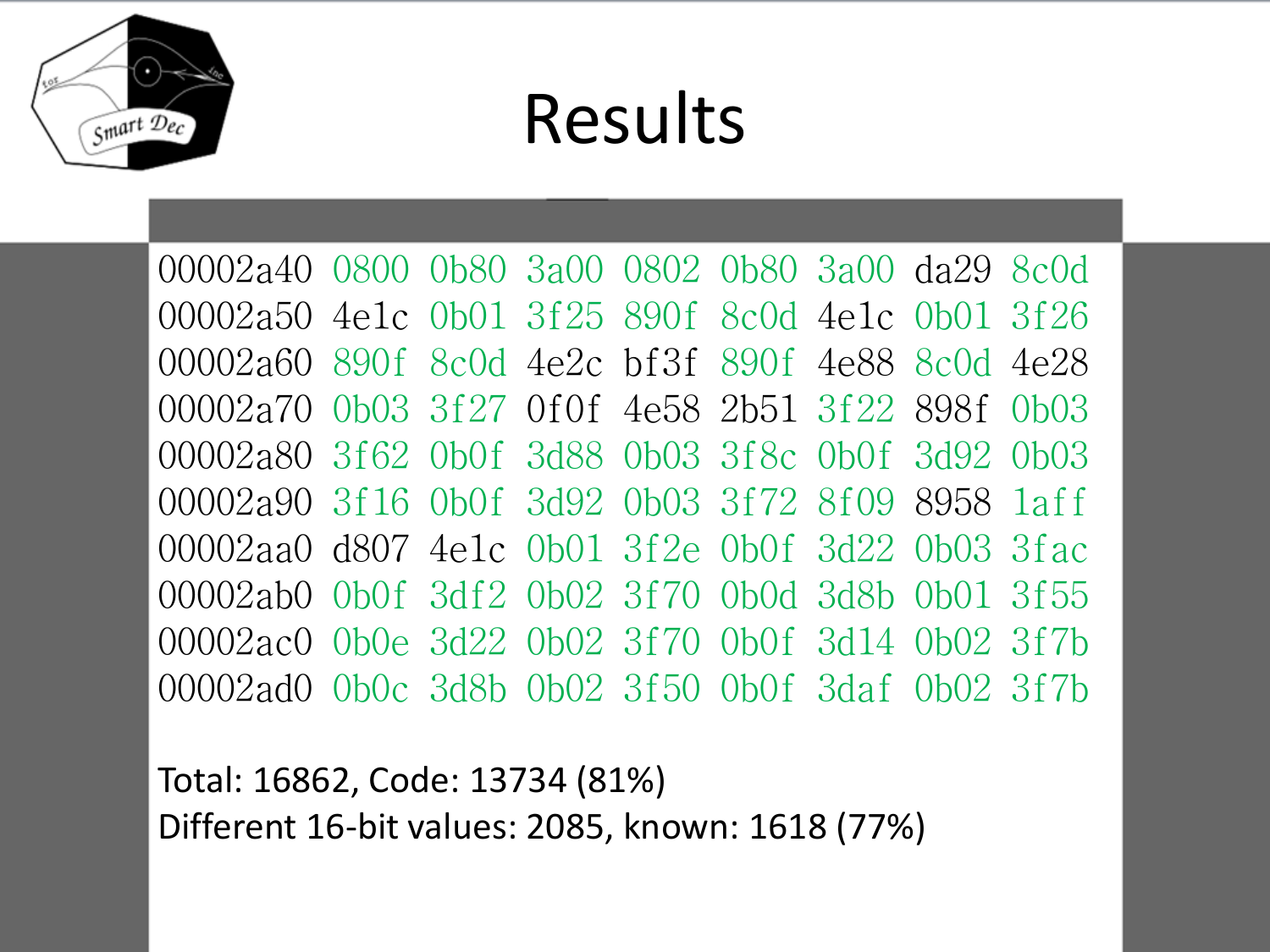

# Top values

| 0 <sub>b01</sub>  | <b>PREFIX</b>  |                                      |
|-------------------|----------------|--------------------------------------|
| 0800              | MOV AP, 0      | # change the current accumulator     |
| 8c0d              | <b>RET</b>     |                                      |
| 2b00              | <b>PREFIX</b>  |                                      |
| 4e1c              | $\overline{?}$ |                                      |
| 0801              | MOV AP, 1      | # change the current accumulator     |
| 890f              | MOV RO, @DPO   | # load from data memory              |
| 8f09              |                | MOV @DPO, RO # store to data memory  |
| 0f00              |                | MOV @DPO, 0 # store 0 to data memory |
| 0 <sub>b00</sub>  | <b>PREFIX</b>  |                                      |
| 0 <sub>b</sub> 8f | <b>PREFIX</b>  |                                      |
| 4a01              | ADD ACC, 1     |                                      |
| 0b36              | <b>PREFIX</b>  |                                      |
| 0802              | MOV $AP, 1$    |                                      |
| 3ddc              | $CALL$         |                                      |
| 0b80              | <b>PREFIX</b>  |                                      |
| 990f              | MOV R1, @DPO   |                                      |
| 8afa              | $\overline{?}$ |                                      |
| laff              | AND ACC, ff    |                                      |
| 0900              | MOV RO, O      |                                      |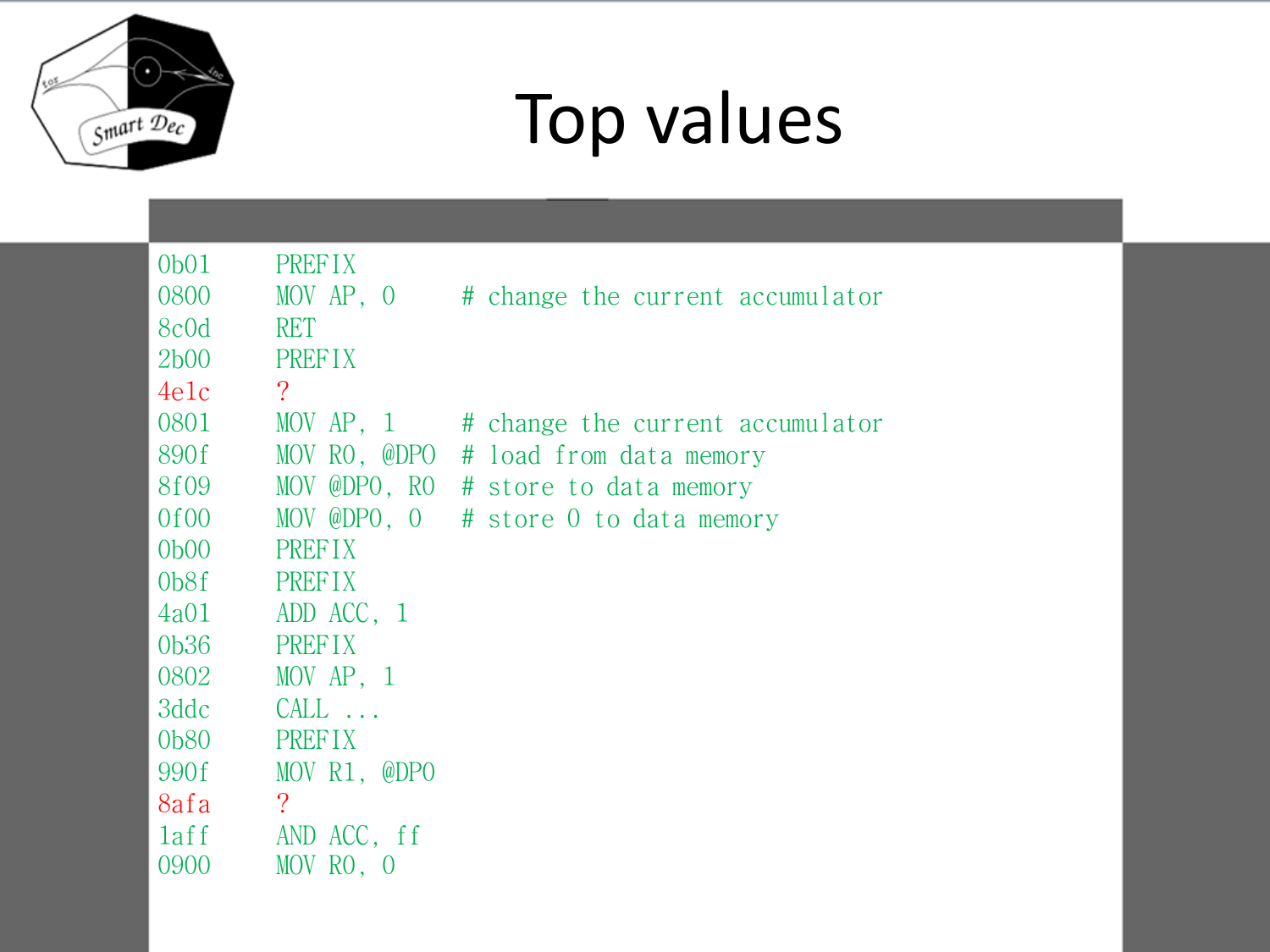

## Lessons learned

- It is possible to discover
	- Subroutine structure
	- Unconditional and conditional jumps
	- Some arithmetic instructions
	- Rough register structure
- Only by binary analysis of the code without virtual machine (processor) data sheets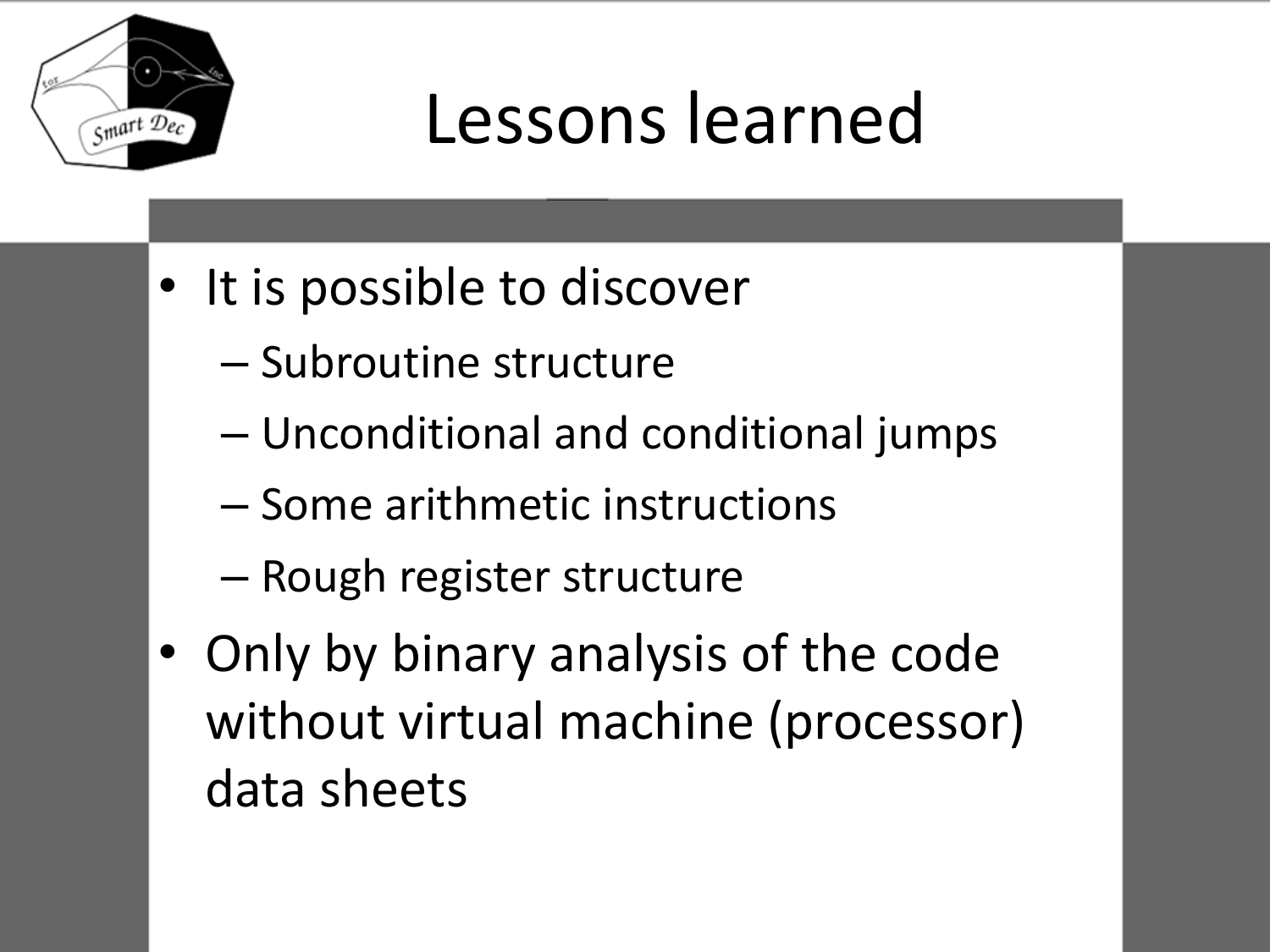

# Limitations

- No obfuscation
- Most subroutines follow each other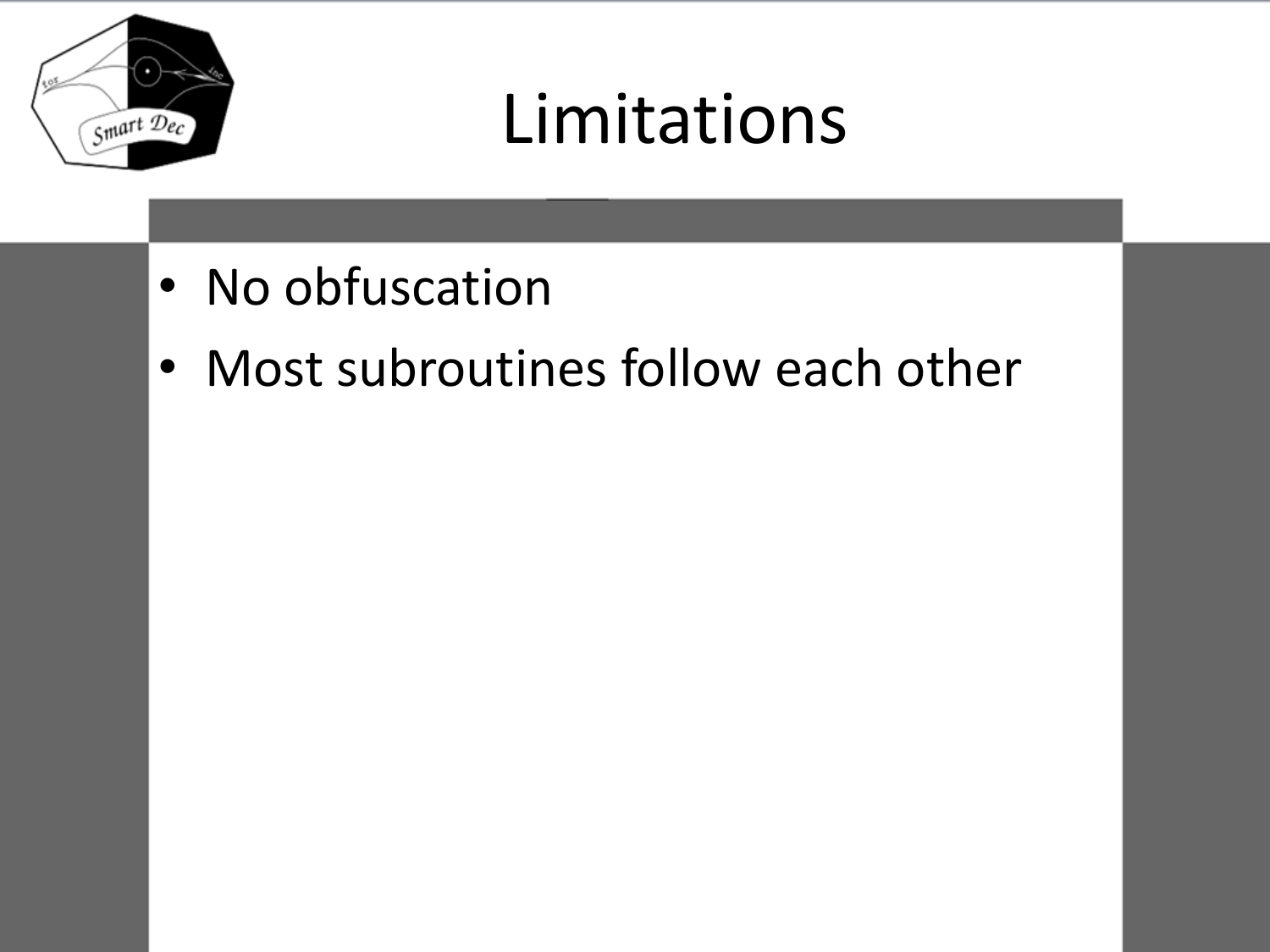

#### Tool support

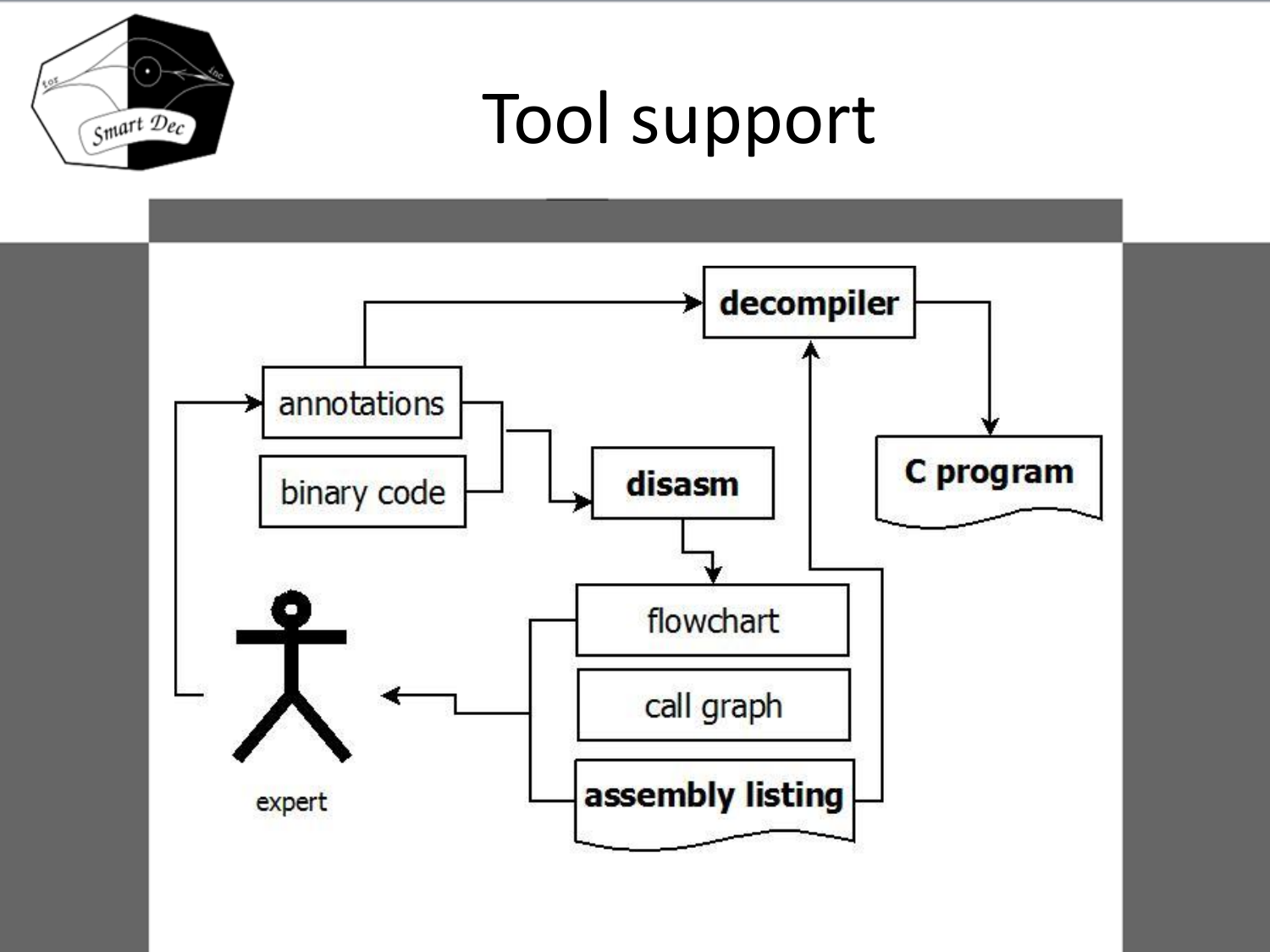

## annotations

- Opcode specifications
- Specification of code and data areas
- Entry points
- Symbolic cell names
- Subroutine range and description
- Inline and outline specifications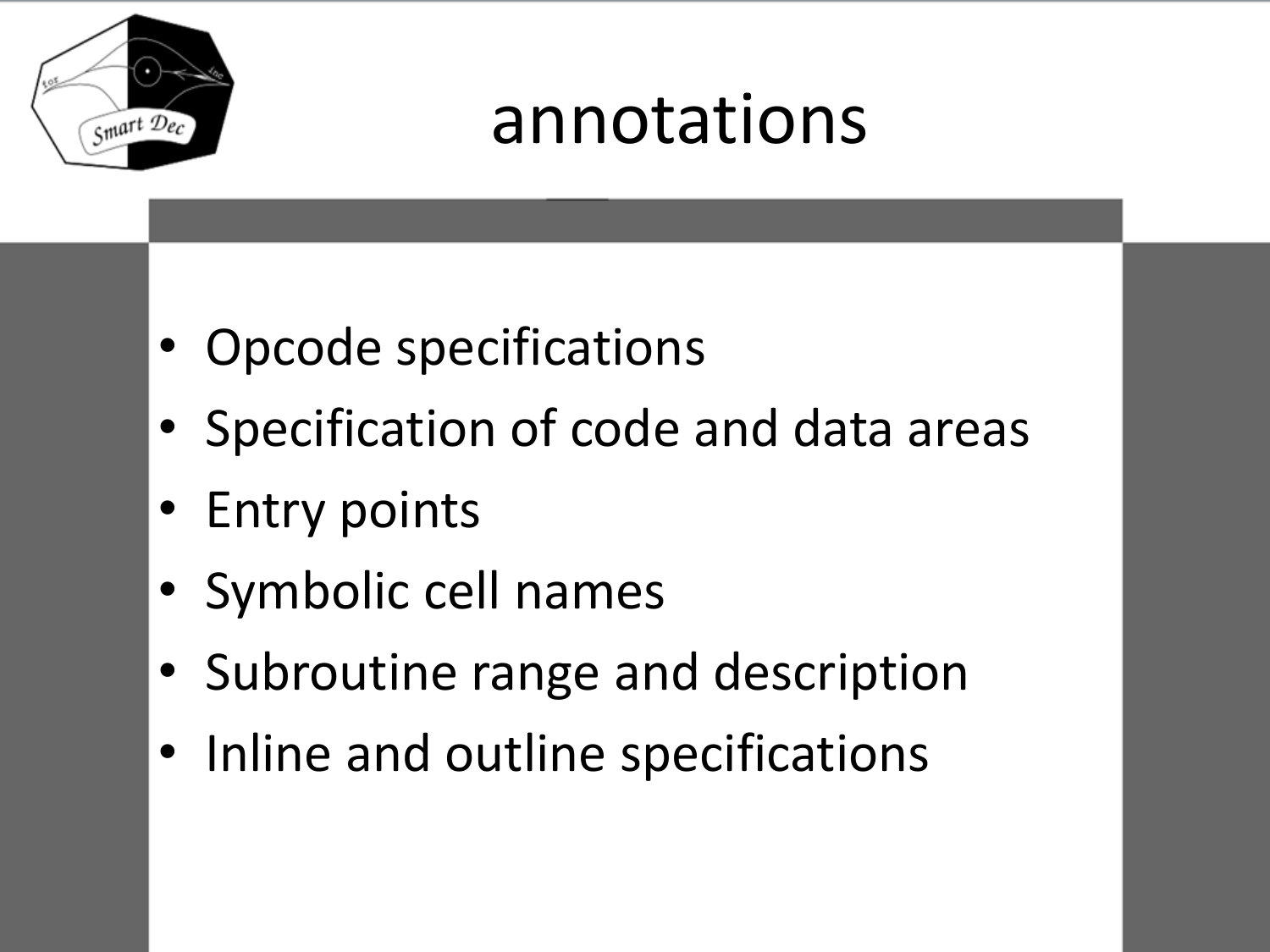

# SmartDec decompiler

- Demo version is free available at decompilation.info
- Current state:
	- Alpha-version
	- Supports limited set of x86/x64 assembly instructions
	- Supports objdump/dumpbin disassembly backbends
	- Initial support for C++ exceptions and class hierarchy recovery